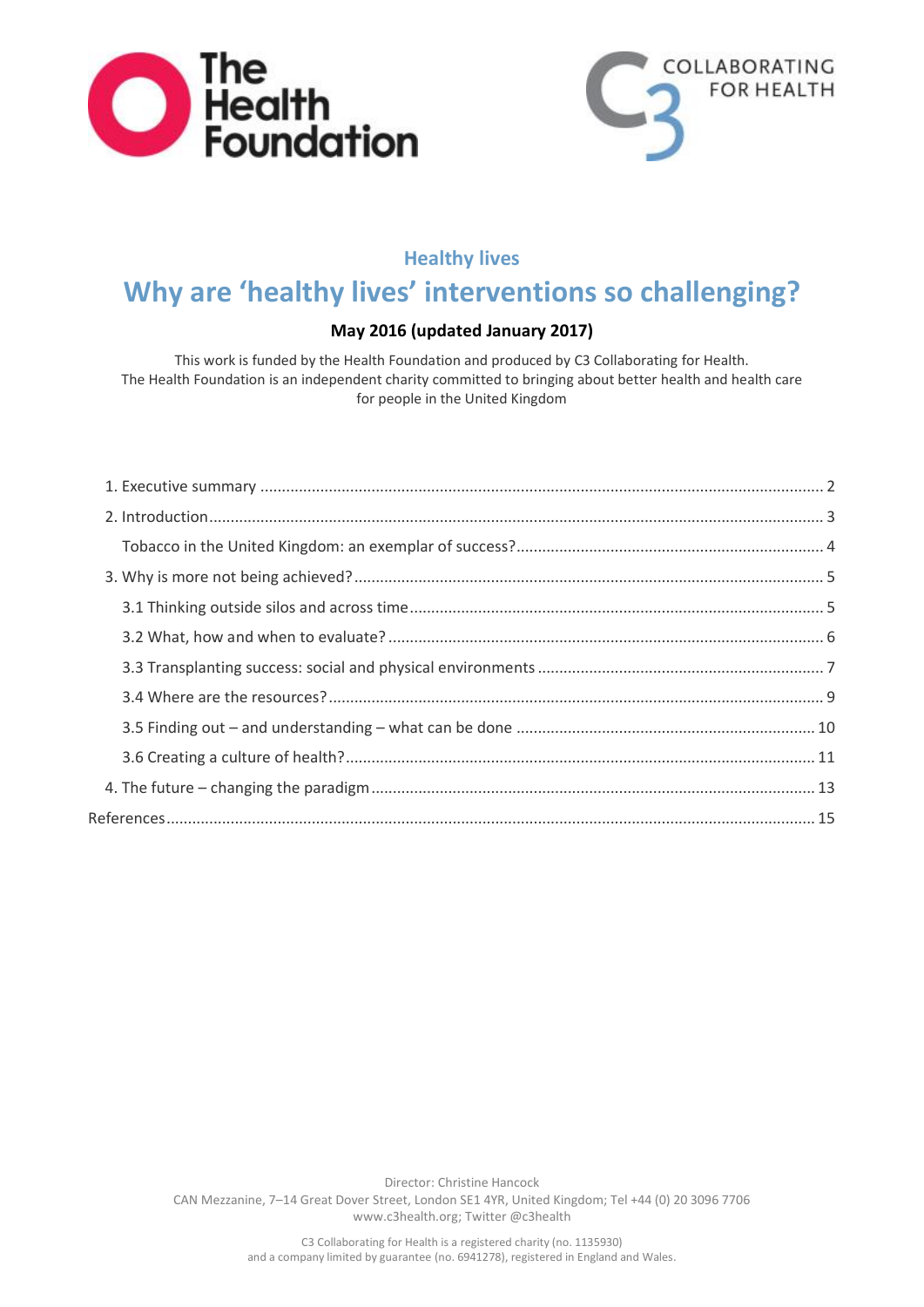## <span id="page-1-0"></span>**1. Executive summary**

This paper goes beyond the evidence, initiatives and themes set out in a series of briefing papers (on Early Years, Children and Young People, Communities and Workplace) to draw out what can be done to foster a health-promoting environment and initiatives – or, more specifically, to understand why more is not being achieved.

Section 2 sets out the challenge: that life expectancy in the United Kingdom is the highest it has ever been but although we are living longer, we are not necessarily living healthier. Much of this ill-health could be prevented or delayed through lifestyle change – but the levers that can facilitate this, for the most part, lie outside the health services: the case study of tobacco control is provided as an exemplar of success (albeit with some caveats). Sustainable behaviour change needs a health-promoting environment – allowing interventions to take root and become (healthy) habits – but the environment is too often stubbornly unhealth-promoting.

The barriers to creating this health-promoting environment are detailed in section 3, illustrated throughout with examples (macro-level policy interventions and on a more local level). These barriers include thinking only within silos rather than taking a 'whole-of-government, whole-of-society' approach, and failing to factor in long-term benefits of health-promotion efforts across departments and budgets. Difficulties in measuring and evaluating the impact of initiatives is a theme that has run throughout the suite of briefing papers, and is dealt with here. The difficulties of replicating initiatives – which can be successful in one place, but fail in another cultural, social or physical setting, or with a different leader – are covered. Lack of resources, particularly in an era of shrinking public-health budgets, is often cited as a reason why interventions do not take root – but there are ways to activate existing physical and human assets within communities, which can be particularly effective when combined with good connections between the many initiatives that are already ongoing. Finding information on what works (or, just as important, what doesn't work) is also challenging. Finally, the barriers to the creation of a 'culture of health' are listed – such as unhealthy social norms, low expectations, vested interests and misleading messaging.

The paper concludes with ideas and approaches that could begin to shift the paradigm from a culture of sickness towards a culture of health. As Lord Crisp noted in 2015 in the *British Medical Journal*, 'The UK was one of the pioneers in introducing a universal healthcare system available to the whole population. It could lead again in the development of a health creating society.'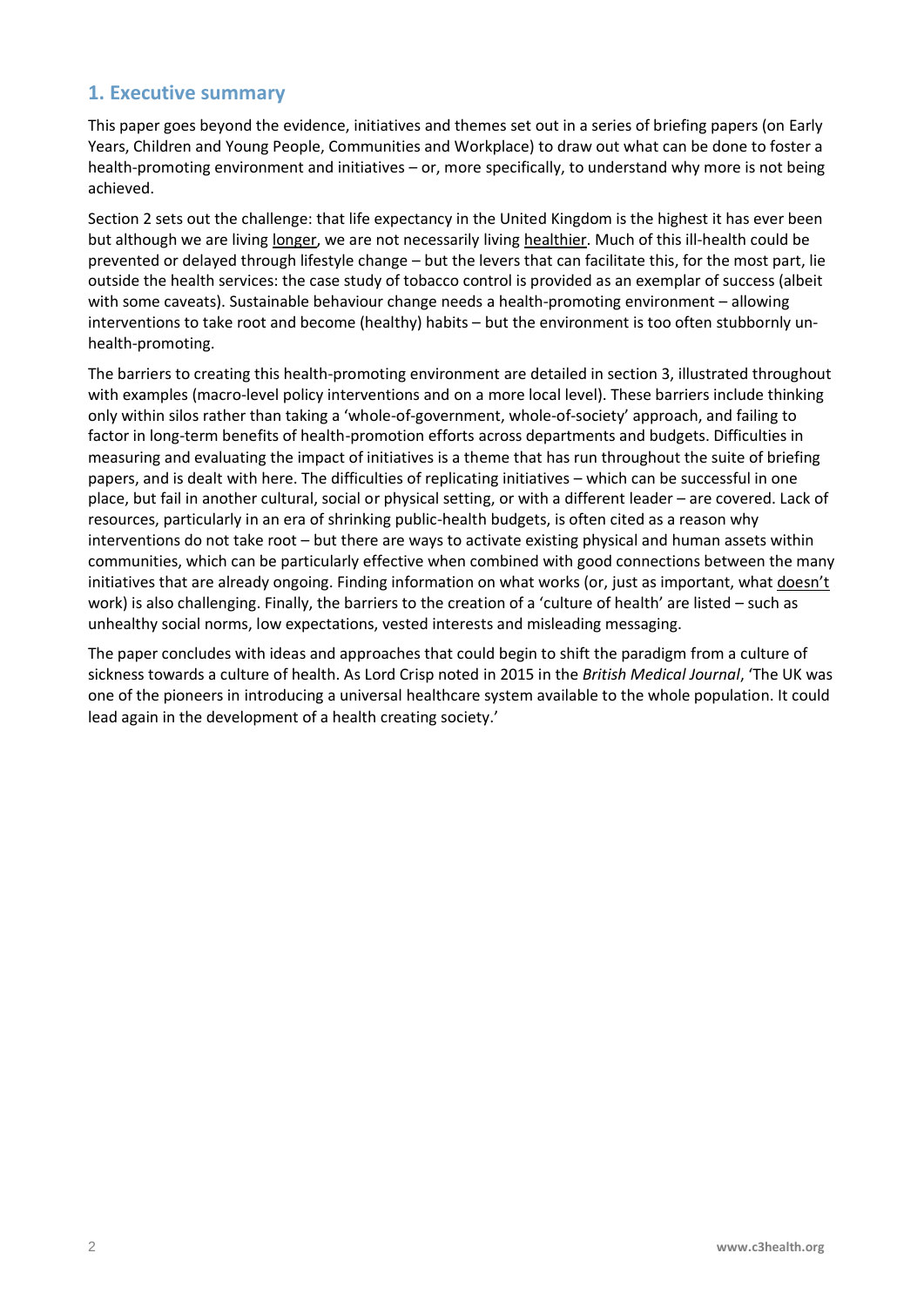# <span id="page-2-0"></span>**2. Introduction**

Life expectancy in the United Kingdom is the highest it has ever been: 79.5 for men and 83 for women, a rise of over 30 years since the turn of the 20<sup>th</sup> century (Newton 2015). However, recent increases in life expectancy are not always accompanied by equivalent improvement in healthy life expectancy – we may be **living longer, but we are not necessarily living healthier**, particularly those in lower socioeconomic groups (Jagger 2015). Many older people are living with chronic, non-communicable diseases such as cardiovascular disease, type 2 diabetes, cancer and dementia, which are causing distress to individuals and families, and placing an increasingly heavy burden on the NHS.

The tragedy is that many of these conditions – over half of type 2 diabetes, for example – could be prevented or delayed through healthier lifestyles: a better diet (including not drinking to harmful levels), quitting smoking, and being more physically active. Often, however, the environment in which we live, learn, work and play mitigates against health: the easy choice is not the healthy choice. We all face barriers to leading healthy lives, but it is often particularly challenging for those who are less well off: the social determinants of (ill-)health are well documented.

The NHS *Five Year Forward View* has begun to take a longer-term, more holistic approach to health, and the embedding of Health and Wellbeing Boards in local authorities also gives an opportunity to orient towards a broader definition of health. As Simon Stevens, the CEO of NHS England, has noted, it is at our peril that we forget that the 'H' in 'NHS' stands for 'health', not 'sickness'.<sup>1</sup> However, the **levers of change** in our everyday lives – the environments, organisations and individuals that shape our decisions on health – lie largely outside the medical community: with businesses, community leaders, transport officials, teachers, faith leaders, and many others.

We each make myriad daily decisions that impact upon our health. As Nobel Laureate Daniel Kahneman (2011) and many others have written, the majority of these decisions are fast, instinctive and automatic, rather than slower, more deliberative and logical – so an environment and initiatives that are conducive to **healthier automatic or low-agency choices** are the most sustainable and should be targeted as part of public-health efforts (Marteau et al. 2012; Adams et al. 2016). What begins as an intervention can then take root and become a (healthy) habit.

This paper focuses on what can be done to foster a health-promoting environment and initiatives – or, more specifically, on **why more is not being achieved**. Making an impact on people's health is difficult and, even where we think we know what to do to make it easier to be healthy, or where interventions have been proven to be successful, there are serious barriers to wider implementation. The environment, and behaviour (both of individuals and institutions) within that environment, often remain stubbornly unhealth-promoting. The paper details many of these barriers, providing examples (macro-level policy interventions as well as at more local level) both of what has not worked and of when the challenges have been overcome, in the hope that this can point the way forward to progress in the future. It builds on the evidence, initiatives and themes of the series of briefing papers produced by C3 Collaborating for Health for The Health Foundation (Early Years, Children and Young People, Communities and Workplace) but goes beyond them to draw out the wider challenges and opportunities.<sup>2</sup>

**A note on terminology:** Words such as 'intervention' and 'initiative', used throughout this paper, do not always refer to formal programmes of work. Instead, they may be very informal – people taking part would not regard them as 'interventions'.

<sup>1</sup> Speech at Nesta conference, 'The future of people-powered health', 9 February 2016.

 $2$  C3 also gratefully acknowledges the help given by the following at a brainstorming session to inform this paper, held in April 2016: Justin Varney (Public Health England), Mark Cobain (Younger Lives), Phil Veasey (MyTime Active), Emma Spencelayh (The Health Foundation), Jane Abraham (Flourish Workplace), and Chris Holmes, Pat Hughes, Pat Goodwin (C3 expert associates). The discussion was held under the Chatham House Rule.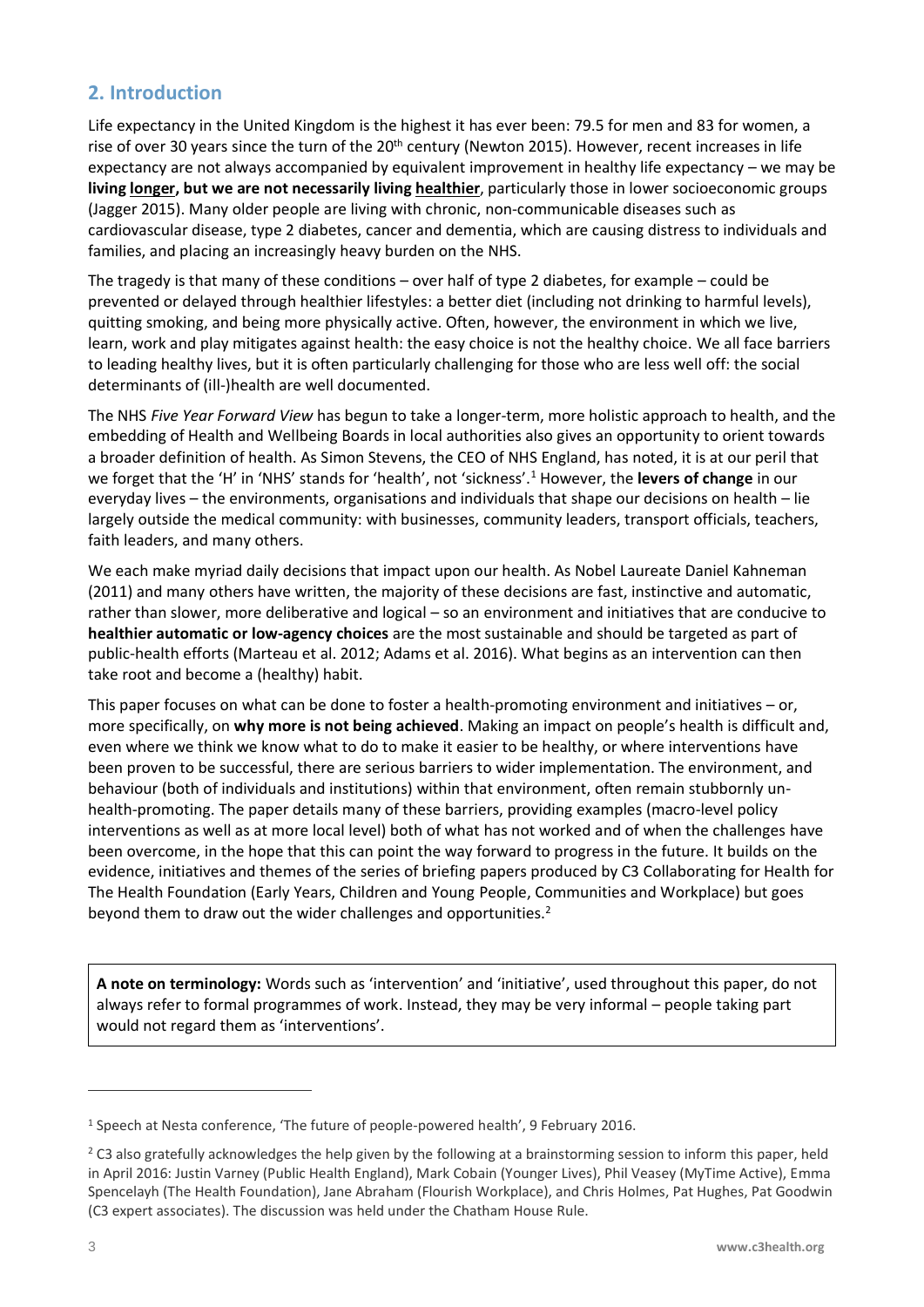## <span id="page-3-0"></span>**Tobacco in the United Kingdom: an exemplar of success?**

In the 1950s, when **compelling evidence** was established that linked smoking and lung cancer, tobacco use among adults in the United Kingdom stood at around 80 per cent among men, with the rate among women peaking in the mid-1960s at 45 per cent (ASH 2016). Today, this has fallen to 20 per cent of men and 17 per cent of women – a public-health exemplar, albeit over a long period of time.

It took years for the medical profession and government to accept the evidence (initially seen as scaremongering and failing to show causation (Peto and Beral 2010)) and become **leaders** in the drive to reduce tobacco, but over half of doctors who smoked gave up between 1951 and 1964. Since then, reductions in tobacco use have been encouraged through strong **fiscal policy**: tax on tobacco products has been dramatically increased (particularly from the early 1990s onwards) to its current level of around 75 per cent of the total price of a packet of cigarettes.\* There have also been many public campaigns to highlight the risks of tobacco use (focusing not only on health, but also the impact of smoking on looks).

Legislation has also been used to make tobacco products **less readily available** – for example, there are restrictions on sale of cigarettes to children (introduced as early as 1933, in the Children and Young Persons Act) and, since 2011, cigarettes cannot be sold in vending machines.

Smoking is an addiction, and reducing smoking through **medical means** is more feasible than many of the lifestyle risk factors addressed in this thinkpiece, such as nicotine replacement therapy, hypnotherapy and counselling – and e-cigarettes are also increasingly being used by people who are trying to quit. There are also evidence-based apps on offer to provide behavioural-change support.

There is clear evidence of the harm caused by second-hand smoke, which increases the chance of heart disease and lung cancer by around a quarter among non-smokers exposed to it, as well as links with stillbirth, conditions such as asthma and dementia (ASH 2014). Smoking is an unhealthy behaviour whose consequences reach far beyond the individual. This evidence was an important driver of the **ban on smoking in enclosed public places**, which came into effect in 2007 in England.

In addition to the smoking ban, a wide range of legislative and informal steps have been taken to **change the visibility and acceptability** of smoking (ASH 2015), for example:

- tobacco advertising on broadcast media (television and radio) was banned in the 1990s, followed in 2003–5 by print media, billboard, direct marketing and sponsorship (including of sporting events);
- in the 1950s, smoking in the movies was sexy; today, this framing of smoking is far less common;
- following initial restrictions on point-of-sale advertising in 2004, tobacco products are now hidden from sight when on sale; and
- hard-hitting advertisements on TV and the graphic imagery added to (unbranded) packaging are shock tactics to discourage smoking – including at the point of sale.

The combination of all these factors has been the creation of a **new social norm**. The younger generation are growing up having never seen advertisements for cigarettes or tobacco companies sponsoring sporting events; smoking is something that takes place away from others (and particularly children); it is no longer normal for non-smokers to return from a night out smelling of cigarette smoke. The social narrative as well as the environment for smoking has changed, with the impact taking place to scale.

There are, however, some **important caveats**. Tobacco companies are finding new ways to circumvent legislation and promote their products – whether through placement in television programmes or films, or (particularly) through the internet, which is largely unregulated. And, crucially, the headline rate of smoking masks serious differences between socioeconomic and demographic groups: smoking among girls is at twice the rate of boys (HSCIC 2015), and the rate of smoking among the poorest quintile is double (men: 32.9 per cent; women 26.1 per cent) that of the most well off (men 14.3 per cent; women 10.2 per cent) (ONS 2014). The battle is far from won.

\* The 'price elasticity' of cigarettes is estimated at around -0.4 – i.e. a 10 per cent price increase causes a 4 per cent fall in consumption – and higher among teenagers and young adults (Gallet and List 2003).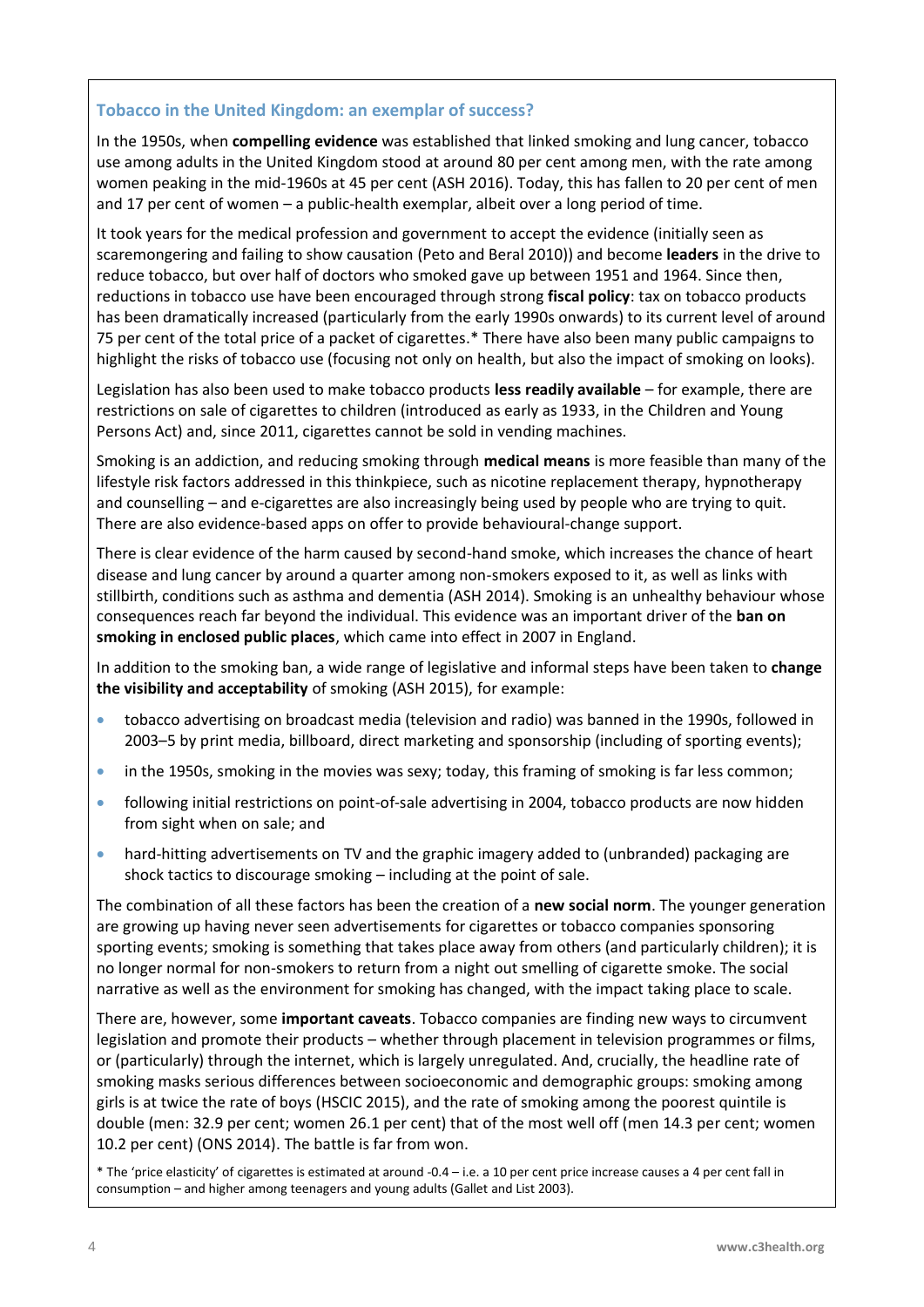## <span id="page-4-0"></span>**3. Why is more not being achieved?**

**Note:** This paper does not address in detail the psychological barriers (mentioned in section 2) or the underlying biological factors that can influence behaviour and be used to design personalised approaches to interventions to, for example, nutrition and physical activity. Instead, this paper focuses on the systemic and environmental barriers to behaviour change.

## <span id="page-4-1"></span>**3.1 Thinking outside silos and across time**

The majority of things that can be done to benefit health do not fall within the purview of the health services (McGovern et al. 2014). This is a particular challenge as the financial return on investing in health often falls outside the sector in which the investment was made – the health benefits are a positive externality (see Box: Active travel – a sector connector, on the next page). Ways need to be found to ensure 'diagonal accounting' (ensuring that the payback from health improvement forms part of the investment decision across sectors) and 'societal accounting' (ensuring that the full societal benefits are factored in) (see also Box: Social Value Act).

Pooling resources across sectors (making investment and benefit fall within the same budget), or innovative ways to align incentives, could make a difference here. This is only possible by **thinking across the traditional silos** within which government departments and voluntary organisations function – moving away from a culture of specialisation towards more joined-up thinking. There is already an All-Party Parliamentary Group on 'Health in all policies' (Parliament 2016), an approach encouraged by the World Health Organization and other international bodies (WHO 2013a). But as a

### **Social Value Act**

The Social Value Act 2013 provides an opportunity to take wider returns on investment into consideration in procurement, requiring commissioners in the public sector (including local authorities and health-sector bodies) to look beyond efficiencies and the headline cost, taking economic, social and environmental wellbeing ('social value') into account. This can improve service delivery, increase economic growth and improve community relations – for example, employing local people, prioritising local supply chains, acknowledging and harnessing the expertise of local voluntary and community groups, limiting local environmental impacts, and requiring contractors to pay a living wage (Allen and Allen 2015). It could also begin to redress the cuts in funding that in half of all authorities in 2012 had been falling disproportionately on the voluntary sector, by acknowledging, valuing and harnessing the expertise of local community groups (Compact Voice 2012).

minimum, government departments should stop undermining each other in health (Crisp 2015), with attempts made to achieve policy alignment between national policy, health bodies, local authorities and voluntary organisations. The World Health Organization has described a 'whole-of-government, whole-ofsociety' approach (WHO 2013b) as essential for making progress in healthy lifestyles.

- *Example*: **parkrun** is a free-to-participate, weekly, 5km run, currently participated in by around 120,000 people each week in over 400 locations around the country. Stoke Gifford Parish Council became the first council to attempt to charge the 200-odd runners to take part, claiming that they were causing wear and tear to the paths, and ignoring the long-term health benefits of the weekly exercise. Rather than becoming a source of income, the run was cancelled – simultaneously reducing use of the public park and making it harder for local people to prioritise their health (Sellick 2016).
- *Example*: The **MEND** Mind, Exercise, Nutrition, Do It! programme is an RCT-proven weightmanagement initiative aimed at overweight children and their families (Sacher et al. 2010). Prior to the Health and Social Care Act, MEND was commissioned by PCTs, but the initiative could not sustain itself for the period in which responsibility for health and wellbeing moved into local authorities. It avoided going into administration when it was taken over by MyTime Active at the end of 2012 (Walker 2012).
- *Example*: Efforts by the Scottish government to introduce **minimum pricing for alcohol** have been challenged in the European Court of Justice, on the grounds that it will impede the alcohol industry's right to trade freely (BBC News 2015). It was found by the European Court not to be a breach of European law, and was also backed by the Scottish courts in 2016 (BBC News 2016).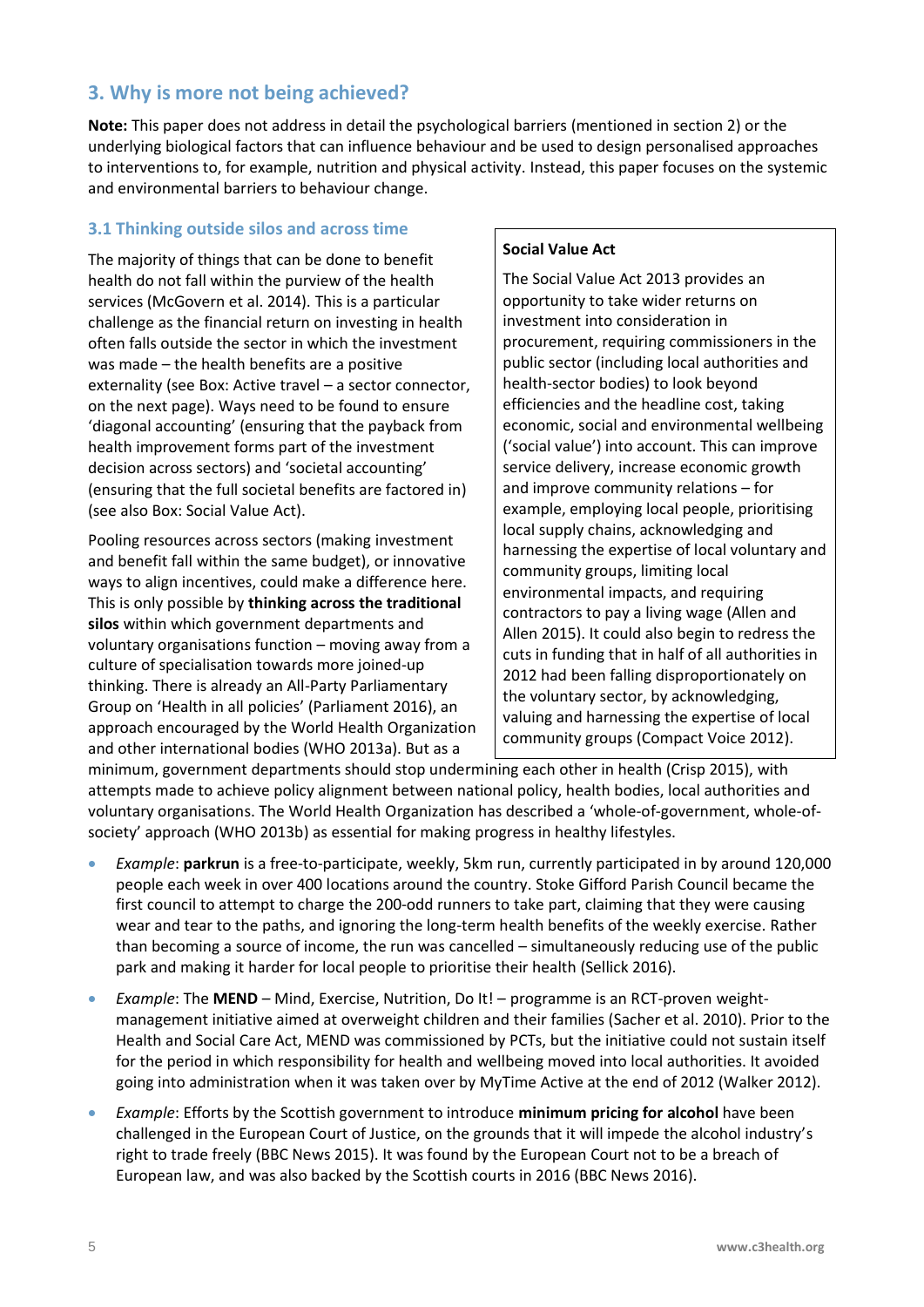A further barrier to joined-up thinking is that the **payback from health-promotion activities may not be**  seen for many years.<sup>3</sup> Investment decisions are often short term, driven by businesses' reporting cycles (which may deter investment in workplace health) or by political cycles, which are much shorter than the time periods needed to realise the long-term savings of, for example, diabetes prevention initiatives. The timescale needed may even extend **intergenerationally** – efforts to improve the health of young women (help with quitting smoking and maintaining a healthy weight) can have multiplier effects across into the next generation.

One way to address this issue is to identify shorter-term paybacks of initiatives that can motivate the investment. For example, addressing physical activity and diet will reduce levels of hypertension in the short term as well as type 2 diabetes in the long term. And encouraging an active school day is unlikely to be achieved through a focus on the children's chances of heart disease in 40 years; instead, focusing on the benefits for concentration and academic attainment will motivate headteachers to include physical activity as central to the curriculum.

#### **Active travel – a sector connector**

An example of an approach that has co-benefits beyond the health sector is active travel: promoting walking and cycling. Physical activity's benefits for health are well documented (C3 Collaborating for Health 2012), and a recent study found 'robust, independent associations between active commuting and healthier bodyweight and composition' (Flint and Cummins 2016).

In addition to the health of individuals, active travel can benefit *employers* (through improved productivity and reduced sickness absence among fitter employees), *teachers* (through better pupil concentration in class), and *wider society* through reduced road danger from fewer cars, and reductions in noise pollution and, particularly, air pollution, to which an estimated 40,000 deaths are attributable in the United Kingdom each year (RCP/RCPCH 2016).

However, these benefits largely fall outside the transport budget, so a cross-cutting case needs to be made – and this can be made more complicated by vested interests that oppose improvements to activetravel infrastructure, such as lobbying against the Cycle Superhighways in London (Boardman 2014). HEAT – the Health Economic Assessment Tool – developed by the World Health Organization, estimates the longer-term cost-benefit of investing in active travel (Kahlmeier 2014). A study by public-health economists estimated that if walking was doubled and cycling increased eight-fold between 2010 and 2030 (as called for by the then chief medical officer of England), the savings would be roughly £17 billion for the NHS in England and Wales (Jarrett et al. 2012).

## <span id="page-5-0"></span>**3.2 What, how and when to evaluate?**

The failure to obtain sufficient data to be able to prove impact – and in some cases the failure to measure any data at all – is a problem because **what is not measured cannot be managed**. But capturing data and using it to evaluate the impact of interventions takes time, money and expertise, of which many local initiatives – in businesses or local communities, for example – are often short (see section 3.4).

Traditional randomised controlled trials (RCTs) – the gold standard for medical research – are impossible in complex systems where there are too many variables for which to control. Interventions to improve healthy lifestyles:

- often address many co-challenges to health, which are hard to unpick;
- take place in the settings in which we live, learn, work and play which are unlikely to be sufficiently comparable to be used as a control/trial site;
- would benefit from rapid feedback loops (adjusting the initiative as people's behaviour or environment changes) – which traditional research approaches may not permit (Edovald 2016); and

<sup>&</sup>lt;sup>3</sup> There are parallels here with the failure to take earlier action to counter the long-term threat of climate change.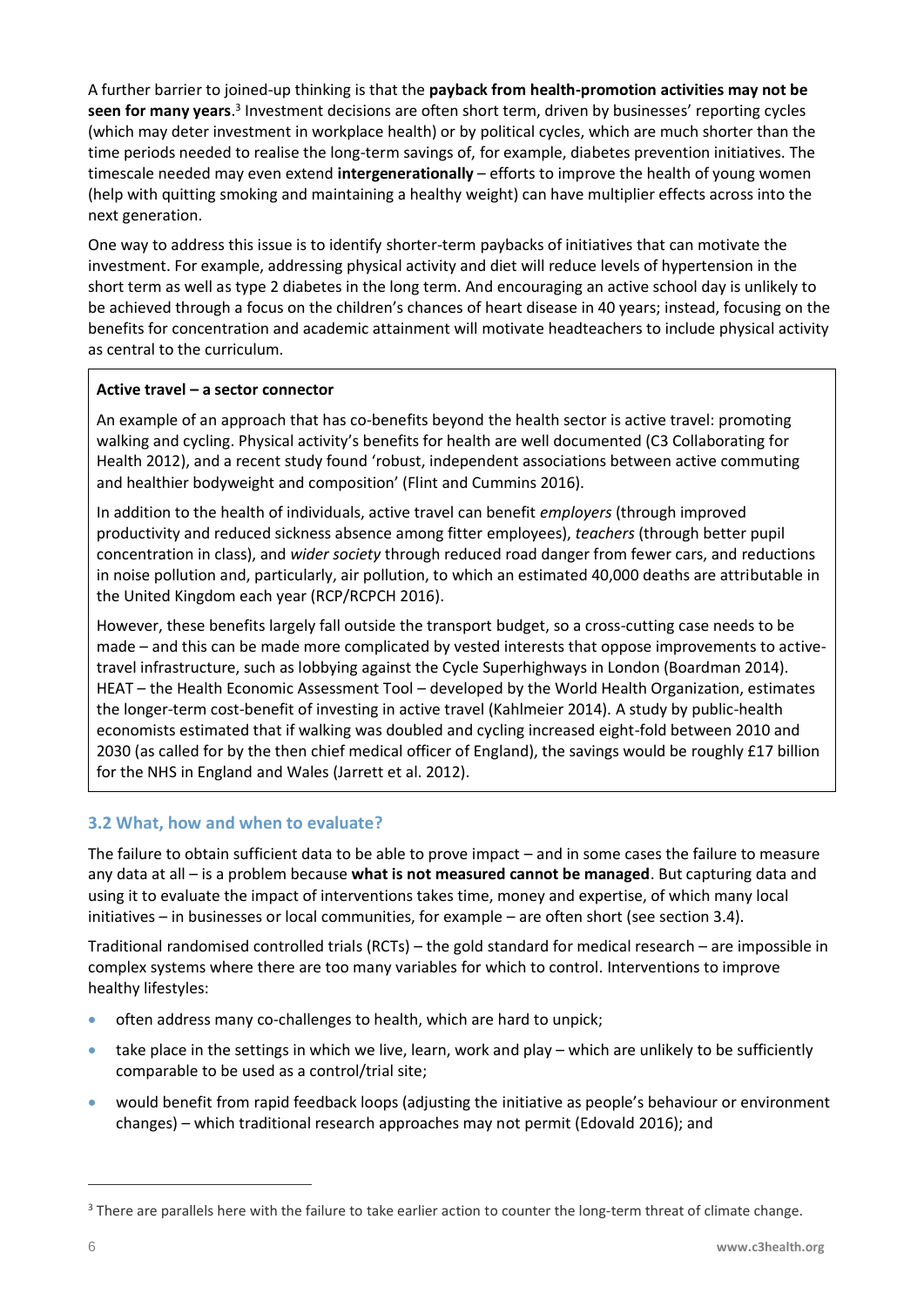• struggle with what to measure and whether it gives the full picture. For example, an obvious set of data to collect in workplaces is absenteeism – but where there is pressure to be at work, employees may then attend work, while ill (presenteeism), affecting both their own productivity and, potentially, impacting the health of others.

In an attempt to ensure rigour in collecting evidence, Nesta has produced a Standards of Evidence framework (Puttick and Ludlow 2013) (see Box). However, **the vast majority of health initiatives do not meet these standards**. For example, a 2014 survey of over 950 physical activity interventions (PHE 2014) found that fewer than a third (263) stated that they had undergone any kind of external evaluation. When these were investigated to see how they matched up to the Nesta standards of evidence, 192 were rejected because they did not use control groups or did not provide information on the external evaluation. Of the remainder, none reached level 4 (proven practice), two reached level 3 (promising practice), 28 reached level 2 (emerging practice) and four reached level 1 (developing practice).

Despite these challenges, evidence-gathering and evaluation is important both to show impact and to demonstrate cost-benefit if replication or scaling up is

#### • **Nesta: Standards of Evidence**

- Level 1: You can describe what you do and why it matters, logically, coherently and convincingly
- Level 2: You capture data that shows positive change, but you cannot confirm you caused this
- Level 3: You can demonstrate causality using a control or comparison group
- Level 4: You have one or more independent replication evaluations that confirms these conclusions
- Level 5: You have manuals, systems and procedures to ensure consistent replication and positive impact

being considered. The impact of many workplace-health initiatives cannot be assessed, for example, because no form of baseline or ongoing measurement or evaluation has taken place (see the Workplace paper in this series, section 3.1.2). Where possible, evaluation should be part of the stated objectives of an intervention (Lobstein 2015), not just an add-on or an afterthought. Care should also be taken not to be deceived by average results, when it is the hardest-to-reach who are in most need of empowering to lead healthier lives.

It is worth noting, however, that many small community-based interventions are initiated and run by volunteers, so requiring overly onerous data gathering could overburden the project to the extent that it fails.

Quantitative evaluation is not the only data that is of value in this space. Qualitative evaluation – **hearing the stories of people who have taken part** – can provide a powerful motivator: anecdotal evidence can begin to change the societal narrative around health.

• *Example*: The **Daily Mile** run, instigated by the headteacher of a Stirling primary school, is making an – initially formally unevidenced – impact on wellbeing: the children love it, obesity rates are said to have fallen in the school, parents report that children are sleeping better. Even without formal evaluation, already inspired a Daily Mile movement around the country [\(http://thedailymile.co.uk/\)](http://thedailymile.co.uk/).<sup>4</sup> While evidence can catalyse action, **the lack of (robust, peer-reviewed) evidence must not stymie action!** And this is now being proved to be a good course of action – a study in Waltham Forest found significant increases in fitness among children taking part, and it may have contributed to improvements in academic testing (London Playing Fields Foundation et al. 2017).

## <span id="page-6-0"></span>**3.3 Transplanting success: social and physical environments**

One of the most serious – and unpredictable – barriers to the replication of health interventions is that **success may be highly dependent on factors such as culture and place**. Everyone and everywhere is

<sup>4</sup> Further evalution is planned by Edinburgh University and Stirling University, with the research title: Using the Daily Mile to turn the WHEEL (Wellbeing Health Enjoyment Exercise Learning): a pilot study to assess body composition, physical activity, cognition and wellbeing in pupils who take part in the daily mile.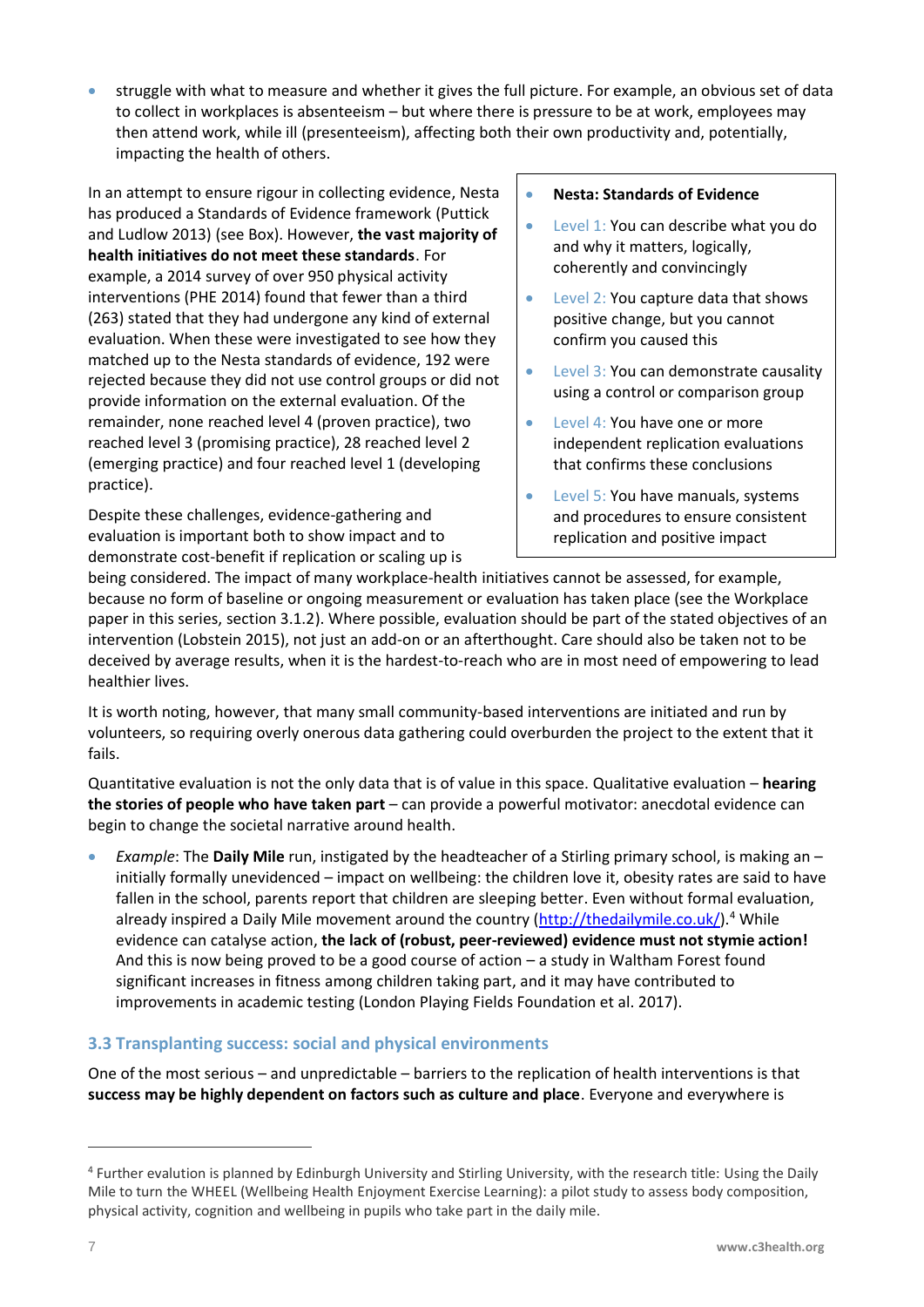different, and the success of a health intervention is dependent on appropriate targeting, taking into account the **social as well as physical environment** within which people live.

- *Example*: When free school meals were offered only to those whose families were on the lowest incomes, an estimated 500,000 children did not take it up, due to the **stigma** of being seen to be less well-off (The Children's Society 2012). However, once the meals were offered to everyone (since 2014 to all reception, year 1 and year 2 pupils), uptake of the meals and academic achievement increased, particularly among the children from lower socioeconomic groups (Kitchen et al. 2013; Department for Education 2014).
- *Example*: **Family Nurse Partnerships** is based on a successfully implemented US programme, in which a specially trained family nurse visits first-time mothers aged 19 or under to help them have a healthy pregnancy, improve their child's health and development, plan their own futures and achieve their aspirations. However, an RCT in England (Robling et al. 2015) found no impact across the study's four main short-term outcomes – prenatal tobacco use, birth weight, subsequent pregnancy by 24 months and A&E attendances and hospital admissions in the first two years of life. These less positive results are perhaps explained by the young mothers not being as disadvantaged as those in the US trials, and the higher levels of universal and specialist services available in the United Kingdom.

**Failure to assess communities' assets and needs or to co-create solutions** with the people themselves is a major barrier to successful implementation (see section 3.2 of the Communities briefing paper in this series). In many deprived communities, individuals' wellbeing concerns will be around the social determinants of health, such as debt and relationships. (For examples, see the vox pop interviews conducted by the Guy's and St Thomas' Charity (GSTT Charity 2015) and the public dialogues undertaken by the What Works Wellbeing Centre (2014).) They may have very low self-efficacy, and without taking control of these issues interventions are likely to fail.

• *Example*: A successful, holistic, community-based initiative is the **Bromley by Bow Centre** in a deprived area of Tower Hamlets, East London. Working in partnership with organisations including the local housing association, patients are referred to non-medical sources of support – social prescription – through local services, programmes and projects, such as healthy-eating groups or arts and crafts, befriending services and to health, wellbeing and healthy lifestyles support, social welfare or employment programmes. The Centre has been running since 1984, and is held up as a model of best practice. It has contributed to the development of a number of national policy initiatives (such as the Health Trainer initiative) and a report into its effectiveness has been commissioned with Public Health England. The Centre recommends that those wishing to replicate it should instead think about what can be 'translated' from the model – starting small, and based on compassion, positive design and fun (BBBC undated).

Sociocultural differences between populations – such as around food, physical activity, and body-size perception – can prevent the successful translation of efforts to improve health.

• *Example*: Following three consistently positive pilots in New Zealand, the **Pacific Obesity Prevention In Communities Project (OPIC)** was extended to South Auckland (an area with a high proportion of the population from the Pacific Islands), and to Fiji and Tonga (Swinburn et al. 2011). Here, because of cultural differences, it was met with a notable lack of success: indeed, during the study period the proportion of the Tongan population with overweight or obesity increased from 55 to 65 per cent (Fotu et al. 2011).

The **location of delivery** of interventions (such as GP surgeries) can be intimidating, but providing advice on health issues where people actually live, work or study lowers this barrier (a 'low agency' decision – see section 2).

• *Example*: Diabetes UK has used '**healthy lifestyle roadshow buses'**, which can be parked in (for example) supermarket car parks to reach people who would not usually go to a GP surgery for advice (Diabetes UK 2014). Those attending are asked a series of questions and their BMI measured; anyone considered to be at high or moderate risk of developing type 2 diabetes in the next 10 years is asked to visit a GP for further tests and discussion.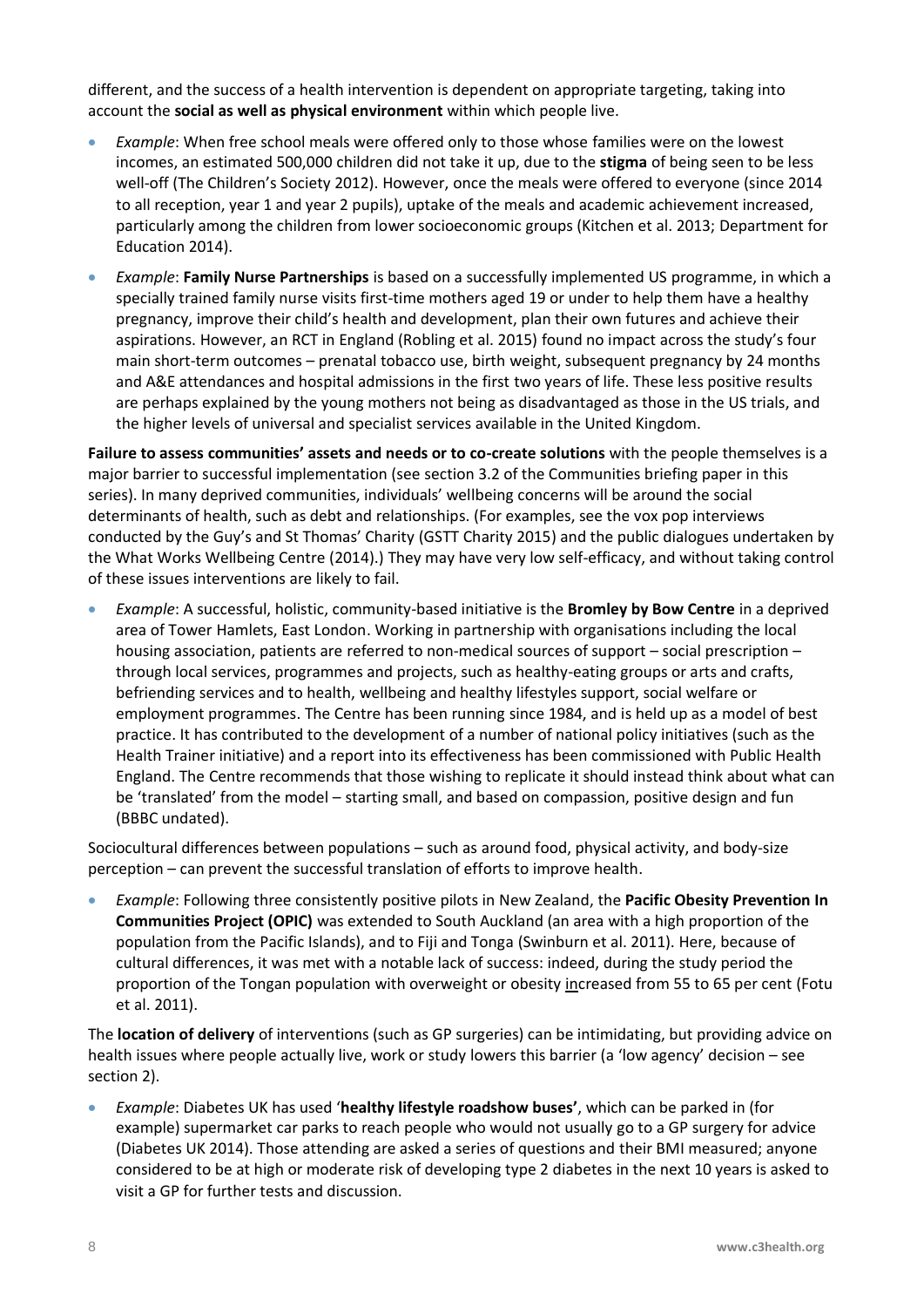• *Example*: '**Health huts'** are safe spaces – sheds – where young people can receive confidential advice from trained health-improvement advisers. It is a drop-in service, normally running for three hours or over school lunchtime (Community Southwark 2014).

As well as community consultation, if strong **leadership and vision** are lacking then initiatives are unlikely to take off (see also section 3.4) – notable leaders include Andrew Mawson and Sir Sam Everington (Bromley by Bow Centre) and Hazel Stuteley (The Beacon Project). There is, however, a danger that initiatives may rely too much on the inspiration and dynamism of an individual, making them hard to replicate, and the impetus for initiatives may vanish if the leader moves on. If a leader is politically appointed – a mayor or a mayoral employee, for example – the end of term can mean the end of an initiative. **A tipping point is reached when a successful intervention no longer needs a specific individual to be sustainable**.

## <span id="page-8-0"></span>**3.4 Where are the resources?**

Compared to the resources that go into treatment, **prevention is woefully under-resourced**. In 2015, only 5.4 per cent of health-related research expenditure by the largest government and charity funders was dedicated to primary disease prevention or health promotion (UKCRC 2015). In addition, local-authority funding for public health – in contrast to the NHS budget, which is ringfenced – was cut by 7.4 per cent (£200 million) in 2015. This notable failure of joined-up thinking was described by the chief executive of the Royal Society of Public Health as 'entirely inconsistent with Government's stated priorities and especially considering the "radical upgrade in prevention and public health" highlighted in the 5 Year Forward View' (Cramer 2015).

Even when funding is found to establish initiatives, if **economic sustainability** is not factored into the design then the programme will end when the grant ends. Even initiatives such as Shape Up Somerville, which is held up in the United States and internationally as an exemplar on what can be done to reduce childhood obesity, has been funded through a series of one-off grants, and may struggle to maintain itself in the long term.

As initiatives expand there is a danger of **scaling but failing**, due to the extra burden that it places on the organisation's human resources (people and time), which may not be able to adapt rapidly enough.

However, finding local people who are willing to take a lead in health interventions, and local physical assets with under-used capacity (such as school sports facilities), may not be as difficult as anticipated. **Identifying and activating these people and assets** is likely to make initiatives far more sustainable than had been anticipated – a practical incarnation of the parable of the loaves and fishes.

- *Example*: **Workplace health champions** are employees who take a lead role in promoting healthy lifestyles to their peers, equipped through a health champions programme with the knowledge, confidence and skills to make a difference in their workplace. These initiatives can have benefits for champions themselves (to their physical health and their confidence), for colleagues at the sites, and outcomes related to indirect beneficiaries (e.g. employees' families).
- *Example*: The **Square Mile (Mile<sup>2</sup>)** community-engagement initiative in Leicester is an initiative of De Montfort University in an area local to the university. It brings together academic expertise and a network of student volunteers in harnessing, supporting and coordinating local organisations to offer potentially life-changing services in the local community, including in schools (such as subject-specific mentoring, sports activities and IT training for parents and children) and health projects (such as a successful campaign to recruit people to the stem cell register and a project helping people living with diabetes to manage their condition) (DMU 2016).

Training people to **factor health into their current role** – to do things differently – can also make an impact. Professionals including GPs, pharmacists (particularly community pharmacists), faith leaders, teachers and occupational health professionals can all be trained to think more holistically about their role in healthy lifestyles.

• *Example*: The **HENRY (Healthy Exercise and Nutrition for the Really Young) programme** includes training for health and early-years practitioners, individual or group-based family interventions, and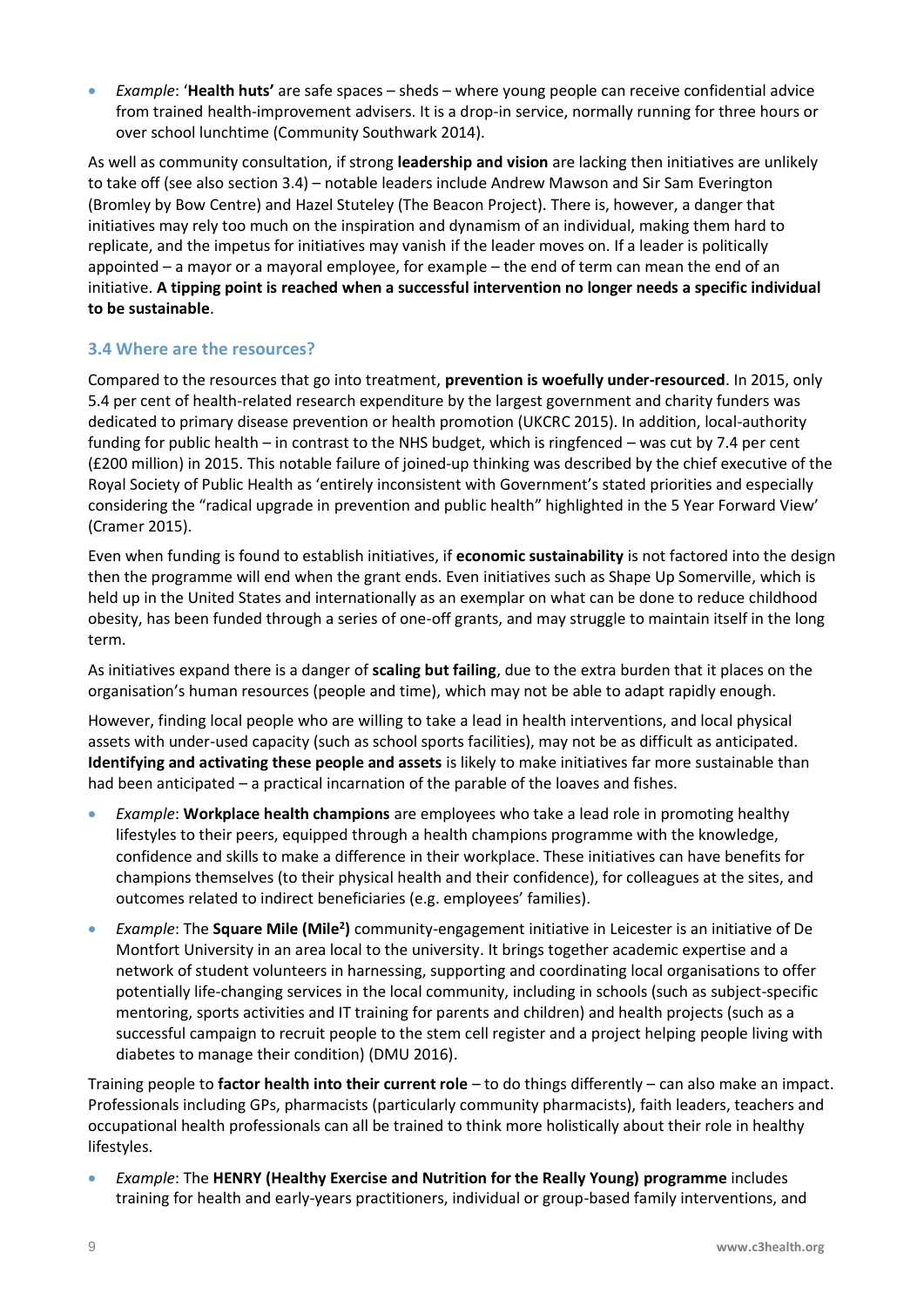parent-led peer-support schemes, enabling child-care settings to model a healthy lifestyle and providing accessible resources to support work with families. The HENRY e-learning course has been piloted on 535 community and health professionals from 115 Children's Centres. This light-touch approach embeds knowledge about healthy lifestyles into existing roles at very low cost, and has had significant success (Willis et al. 2013).

• *Example*: **Making Every Contact Count** (MECC) is a behaviour-change approach using the millions of interactions that take place in the public sector between health professionals, the police and others every day with those with whom they work, to support them in making positive lifestyle changes. MECC encourages the opportunistic delivery of consistent and concise healthy lifestyle information through brief discussions on health and wellbeing (PHE et al. 2016b).

## <span id="page-9-0"></span>**3.5 Finding out – and understanding – what can be done**

Too often, there is not enough knowledge about what can be done to improve health, which at an individual level can be due to poor education (see Box on health literacy) – although knowledge is only one step in the process: self-efficacy and an environment that enables healthy choices are also required for sustained behaviour change.

Lack of understanding of what needs to be done extends far beyond the individual:

- Public health has been located within council services since 2012, but there is limited knowledge as to how to access the resources that make public health everyone's business – hence, existing resources are not activated, publicised or connected. Public-health teams are overstretched and facing budget cuts, and do not have the time to look across the whole system to join up all the many existing resources. One suggestion to enable the delivery chain to do this to better effect could be to fund **system translators** to forge relationships between the health services and local government (NLGN / Collaborate 2016). They could also create links with other professions that touch on public health – such as the fire services, hairdressers, housing professionals and postal workers – who are the target of the Royal School of Public Health's work on 'rethinking the public health workforce' (RSPH 2016).
- **Community connectors** the town criers of today are people at the heart of communities, able to spread the word about what is going on locally, and make links and build trust and engagement between residents, services and opportunities. Failure to connect with such individuals will stymie efforts to connect and embed healthy-living initiatives. (An example of this model, focusing on older people, is Camden Community Connectors: [http://www.camdencommunityconnectors.org.uk/.](http://www.camdencommunityconnectors.org.uk/))

It is also **challenging to find resources** – for example, case studies on how to put theory into practice. Public Health England has a knowledge library, and there is relevant guidance (for example on workplace health and community engagement) from the National Institute of Health and Care Excellence (NICE). However, this is hard to find online and much harder to translate into practice. In addition, what doesn't work is often not published – so the same mistakes may be repeated when they could have been avoided. (There is a parallel here with calls to tackle the reporting of medical studies only when they have positive results (All Trials 2014; WHO 2015).)

**Embedding knowledge into practice can take time**. The Royal College of GPs has recently stated that physical activity is one of its priorities for the next three years – this will not have an immediate impact on the knowledge and approach of GPs, but is a positive shift in attitude towards prevention. There is certainly much more to be done – despite the clear benefits of physical activity on recovery from many cancers, for example, a 2012 UK survey showed that 82 per cent of people living with cancer had not been spoken to about physical activity by their GP (Macmillan Cancer Support 2012).

Finally, there is a **failure to share knowledge among different groups**: who is it who wants to know what is out there and what can be done, and how can this be better communicated? There is a need for better communication and understanding between academia and policymakers (whose policies can help or hinder the development of initiatives) (Cairney and Oliver 2016), as well as those running initiatives on the ground.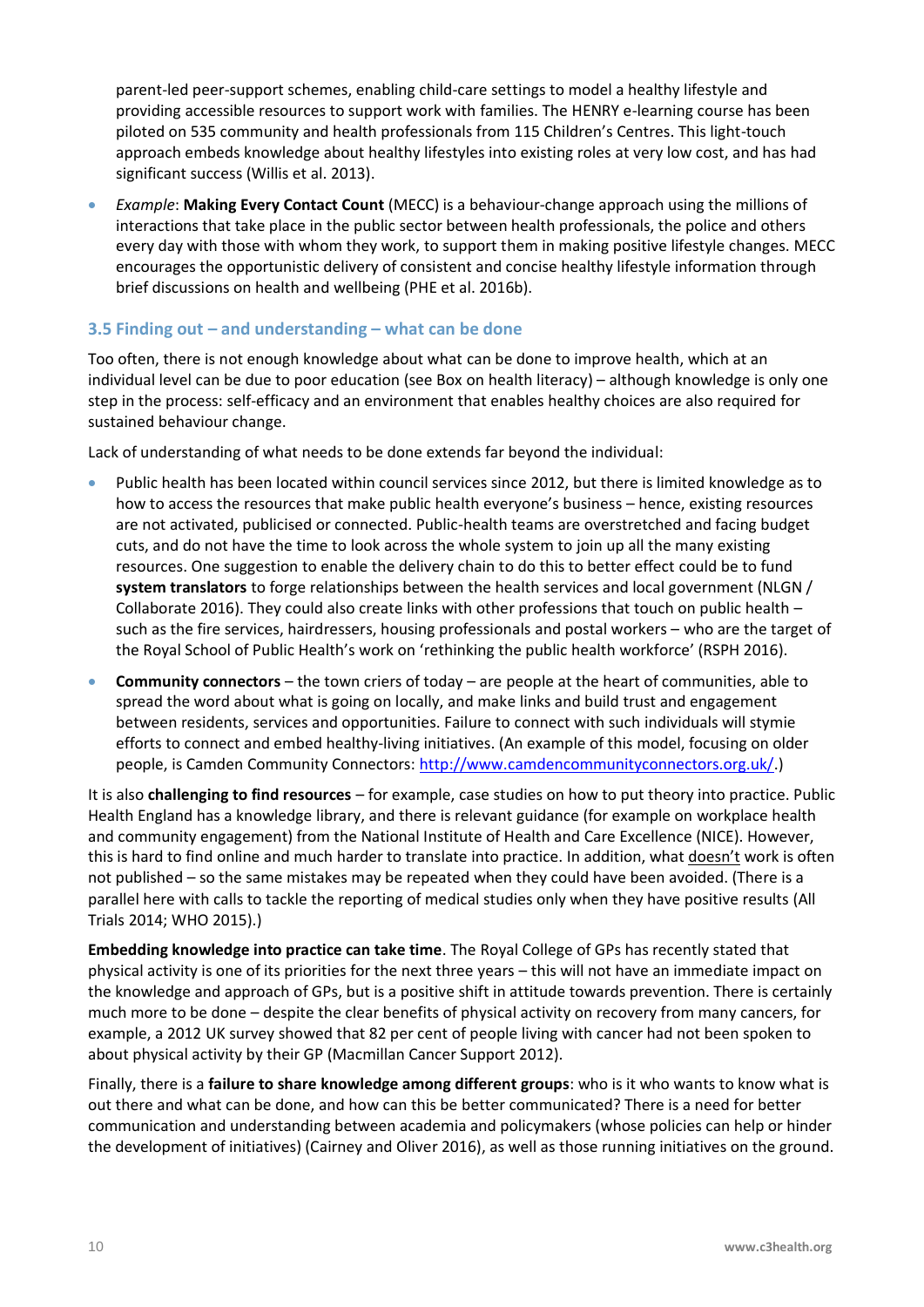#### **Understanding health: literacy**

Low levels of educational attainment are a key social determinant of health and inequality. This inequality begins in childhood and persists into adulthood: between 2003 and 2011, the proportion of adults reading at the lowest level increased from 3.4 per cent to 5 per cent (BIS 2011), with the highest illiteracy rates in areas of deprivation (McCoy 2013). From this springs low levels of health literacy, which is predictive of poor diet, smoking and lack of physical activity, is associated with an increased risk of disability and premature death in older adults, and is more common in people with long-term conditions such as depression, diabetes or heart disease (PHE 2015). However, studies of health literacy tend to focus on it as a clinical tool (e.g. how health literacy is linked to taking medication or to effective rehabilitation) – there is an **apparent gap in the research around health literacy as the ability to take control of your health** (and lifestyle) more broadly (Carbone and Zoellner 2012). There is also insufficient information available in the peer-reviewed literature on how effective interventions to promote health literacy are in attracting the target population, or achieving an effect that is sustainable (Allen et al. 2011).

A more recent layer of health literacy is **e-health literacy** – and even populations of college students (who would be expected to be more computer literate than average) may lack the skills to interpret and apply health information drawn from the internet (Stellefson et al. 2011).

## <span id="page-10-0"></span>**3.6 Creating a culture of health?**

In the United Kingdom, health and wellbeing are not a 'whole-of-government, whole-of-society' concern, nor is there 'health in all policies', as noted in section 3.1. Instead, the environment is too often obesogenic (Foresight 2007), policies are contradictory, and many individuals' circumstances severely constrain their freedom to make healthy choices.

In the United States, the Robert Wood Johnson Foundation is spearheading a new movement towards a 'culture of health' in which 'well-being [is placed] at the center of every aspect of life. It's a culture in which communities flourish and individuals thrive. A culture that enables everyone in our diverse society to lead healthier lives, now and for generations to come' (RWJF 2016). This follows the realisation that 'we have started to recognize that health can be greatly influenced by complex social factors. But those working to improve health, well-being, and equity still too often find themselves traveling on parallel paths that rarely intersect.' However, there are significant barriers to achieving such progress in health and wellbeing more broadly.

• **Politics**: 'Individual responsibility' is at the core of the prevailing political philosophy of political parties and the majority of the general population – 71 per cent of participants in a 2014 opinion poll agreed with the statement 'Individuals should be responsible for their own lifestyle choices and the government should not interfere' (Snowdon 2015).

There are, however, examples of reaching a tipping point of public opinion after which there is a political imperative to act to improve health – most notably the ban on smoking in public places, the imposition of the tax on sugary drinks, the requirement to wear seatbelts, or the drive towards improved, free school meals.

There is also a gap between policy and implementation – while politicians have delivered good policies on (for example) physical activity, implementing them in practice has proved much more problematic: 24 per cent of men and 27 per cent of women are classified as 'inactive', doing less than 30 minutes of physical activity a week (Sport England 2017).

• **Austerity**: Delivery of policies is complicated by the twin political drivers of low taxation and balancing budgets, which is reducing funding for public health (section 3.4) and for local initiatives. At least in the short term, finding innovative ways to work within this framework is necessary. While government cannot be expected to fund the myriad initiatives that benefit health – many of which are initiated and run by the voluntary sector – the case does need to be made that it can help to provide the fertile ground in which these can take root.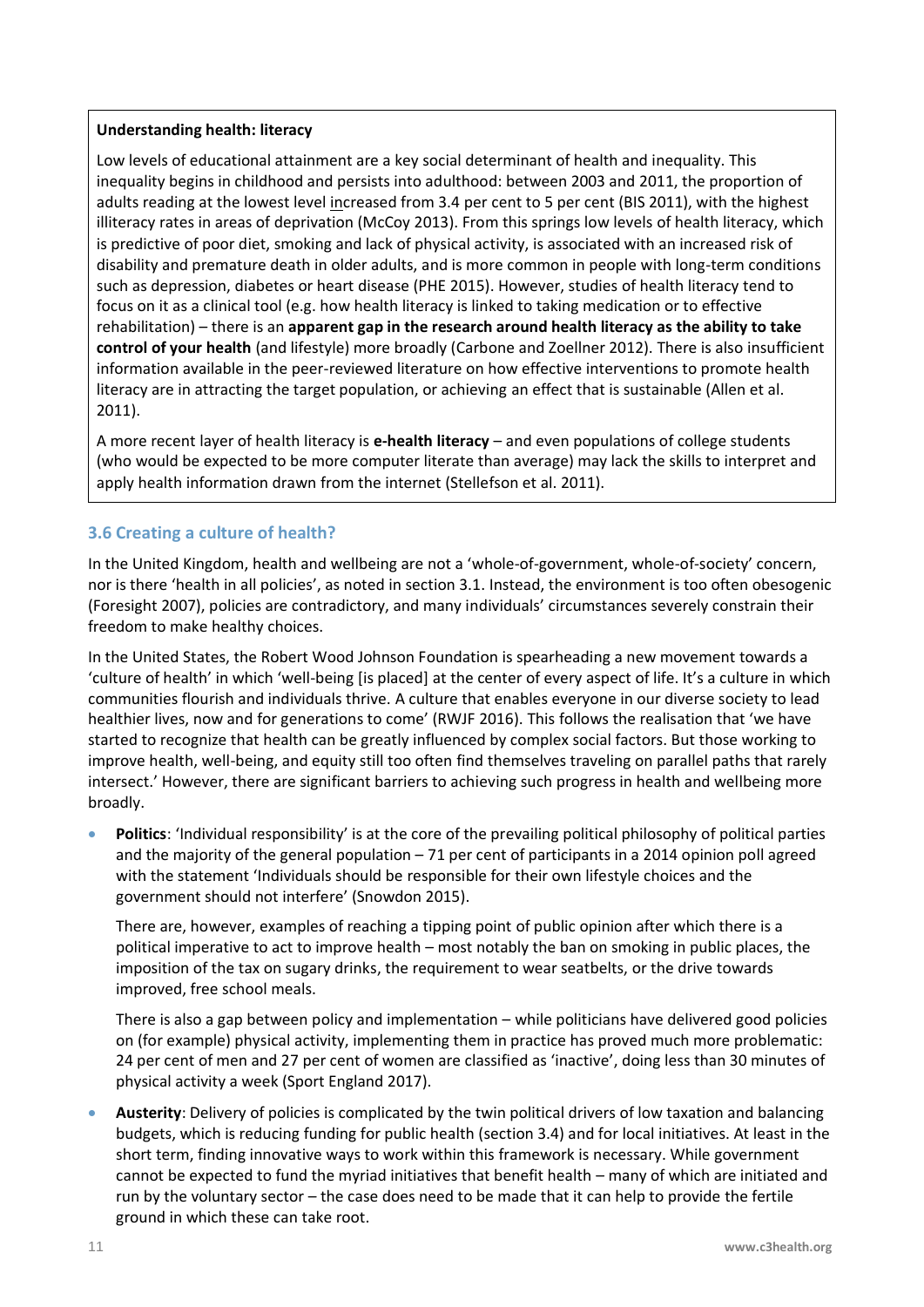- **Vested interests**: Big business such as the food industry, and car or computer-game manufacturers have powerful vested interests that can conflict with public-health aims. However, while these organisations have helped to create the current obesogenic environment (through marketing techniques, increased portion size etc. – Sonntag et al. 2015), there are also indications that they can make a positive difference. The most notable example is the voluntary reformulation of foods to reduce levels of salt – this has happened gradually (so palates have had time to adjust) and has led to an average fall in UK salt consumption from 8.8g per day in 2005/6 to 8g in 2014 (still well above the recommended maximum of 6g) (PHE 2016a).
- **Social norms**: Social norms around health and health behaviours are complex and changing. Portion sizes of food (and alcohol servings) have increased dramatically (CDC 2006) and have changed perceptions of how much we should eat (Heike 2016). There is concerning evidence that many parents do not now recognise excess weight in their children, because overweight is the 'new normal' in their social group – and this has been linked by researchers to a lack of action being taken to improve diet (Almoosawi et al. 2016). Similarly, the trend for 'vanity sizing' – the increasing trend for clothing manufacturers labelling clothes with sizes smaller than the actual cut of the items – may improve selfesteem (Hoegg et al. 2014) but also lulls individuals into a false sense of security about their weight.

Tobacco control (see Box, section 2) is a positive example of strong evidence and numerous interventions combining over time to bring about a new social norm (at least among the majority of the population).

• **Awareness and expectations**: Among some socioeconomic groups, expectations of ageing healthily are very low, which is linked with poor health behaviour, such as very sedentary lifestyles (Sarkisian 2005). And there are still groups for whom smoking is the norm – almost a third of men in the poorest quintile are smokers (ONS 2014).

There is only so far that education can take individuals if their personal circumstances are highly constrained – but improving health literacy can create awareness of the benefits that can be delivered by healthy lifestyles (section 3.5). Health should be aspirational – it is about much more than just getting a pill from the doctor.

- **Language**: The failure to use language appropriate to different audiences is a significant barrier to partnership working. Talking about 'health' to businesses does not speak to the bottom line; instead, focusing on productivity, presenteeism and staff engagement is much more likely to result in action. Similarly, framing healthy lifestyles within the context of improving concentration and academic achievement will encourage headteachers to take wellbeing even more seriously. Finally, 'fun' and 'tasty' – not 'healthy' or 'good for you' – will engage those who are not reached by traditional publichealth campaigns.
- **Messaging**: The conclusions of published scientific research can be misconstrued by journalists, resulting in misleading headlines. The failure to translate evidence into clear, actionable forms can also lead to confusion and is disempowering for those trying to understand what to do to live healthy lives.

A culture of health is only possible through a whole-systems approach – tackling all the issues covered in this paper.

- *Example*: Child-obesity initiatives **EPODE and Shape Up Somerville** both began as school-based interventions. However, it was only when researchers broadened the programmes into the whole of the local community – involving parents, teachers, businesses, health workers and others – that they began to show significant results (Borys et al. 2012; Shape Up Somerville 2013).
- *Example*: **Leeds Beckett University** was commissioned in 2015 by Public Health England, the Local Government Association and the Association of Directors of Public Health to lead a three-year programme (working with local government colleagues) to identify ways in which local authorities can foster a whole-systems approach to obesity (Leeds Beckett 2016).

The final section highlights some ways in which positive action can be taken to begin to create this shift.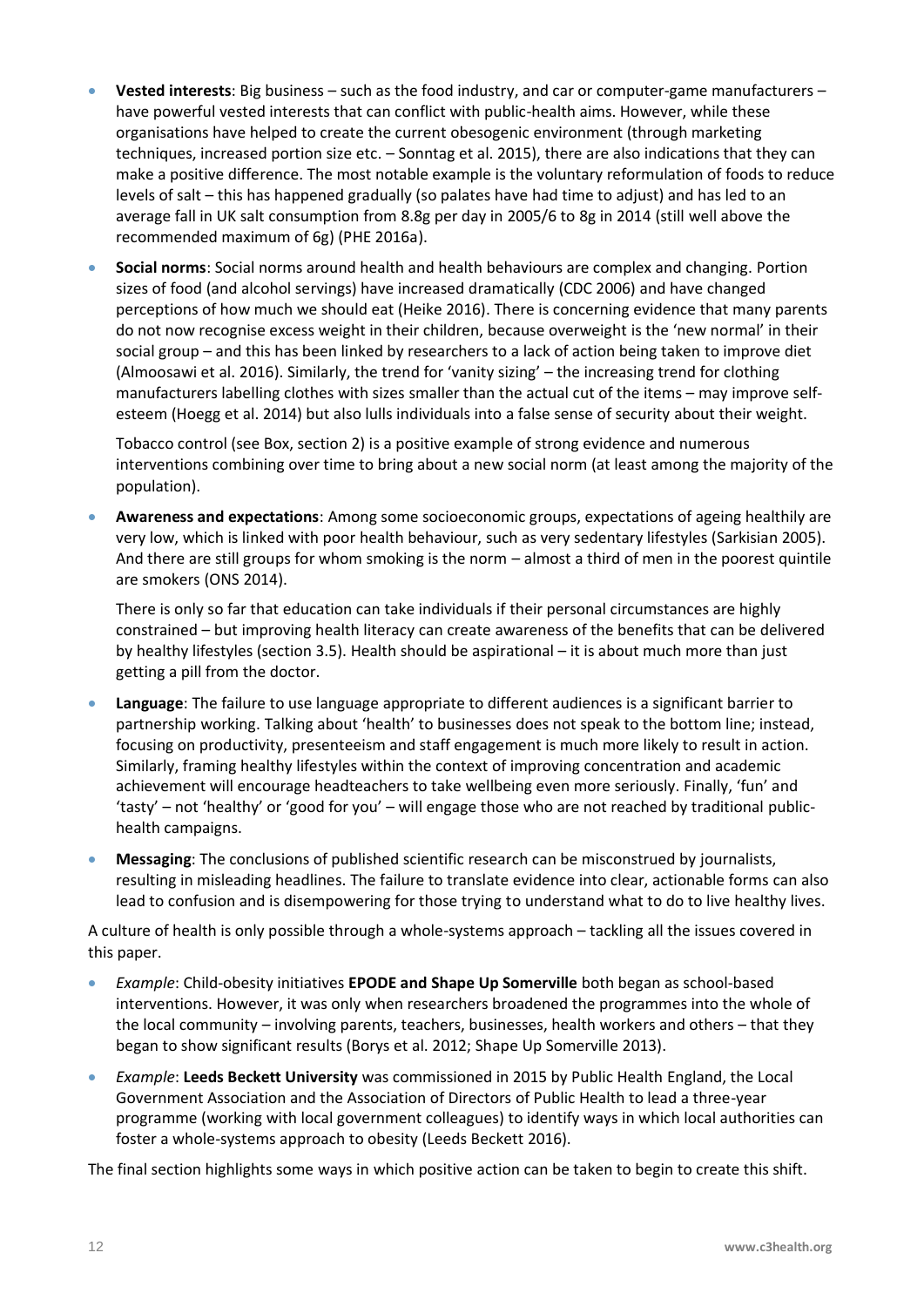# <span id="page-12-0"></span>**4. The future – changing the paradigm**

What has been noted in obesity is true for health promotion more broadly: 'The single most important intervention is to understand that there is no single most important intervention' (Rutter 2012). However, despite the challenges set out in section 3, there are positive approaches that can begin to facilitate the paradigm shift that is needed to move from a culture of sickness to a culture of health.

#### **Thinking outside silos and across time**

- Facilitate cross-sector design of interventions for example, requiring that research proposals bring together different skill sets (intervention design, evaluation, community knowledge etc.).
- Compare the impact of similar initiatives in different geographical areas and demographics.
- Encourage professional generalists (rather than the traditional, sector-bound specialisations), who can make the links across sectors, rather than remaining within silos.
- Manage expectations: be realistic about what can be achieved, because overpromising could result in the premature end of interventions that could have had a significant impact if they had continued.

#### **What, how and when to evaluate?**

- Provide practical assistance with evaluation (for example, though better links between academics and providers) – designing the intervention to capture meaningful metrics, ensuring data-gathering is as light-touch as possible, and helping to make sense of the data and report on it appropriately.
- Develop better methods of societal accounting which could enable the Social Value Act to be used to greater effect.

#### **Transplanting success**

• Identify ways to package the dynamism of individuals – whether they be business leaders, employees, community leaders, GPs, teachers, parents… – so that their enthusiasm can reach beyond their local community.

#### **Where are the resources?**

- Identify and unlock community assets people and underused physical resources as this can greatly increase the impact and sustainability of any initiative.
- Train professionals pharmacists/teachers/faith leaders/GPs etc. to take a more holistic view of health, incorporating it into their existing roles.

#### **Finding out – and understanding – what can be done**

- Develop new, accessible ways to share knowledge, including the background research and challenges, and publishing what didn't work as well as what worked (where there have been stumbles along the path to success). 5
- Improve the translation of evidence into actionable form bridging the gap between academia and practice (see, for example, Nesta / Alliance for Useful Evidence 2016).
- Develop realistic and practical criteria for the selection of best-practice case studies.
- Work to improve three-way communication and understanding between the people running initiatives, academics and policymakers.
- Work towards expanding the concept of 'health literacy' to include healthy lifestyles.

<sup>5</sup> Researching this paper was also challenging from an evidence perspective. Some concerns and examples that we hoped to include in the paper have been cited to C3 by more than one expert on more than one occasion, but **finding any reliable, respected online source to back up these reliable, respected anecdotal statements has proved impossible**. This illustrates the problem of lack of published evidence facing the whole sector.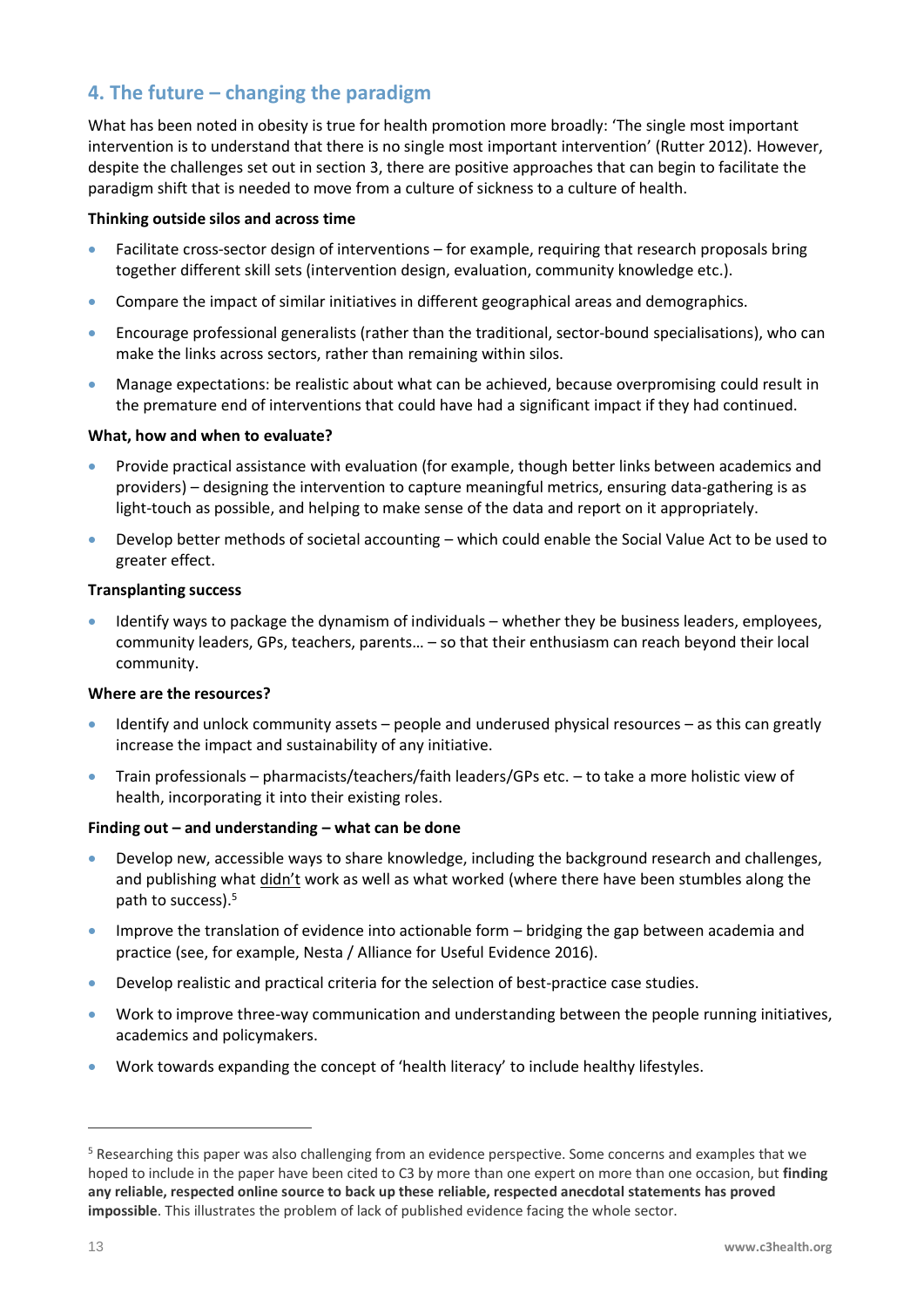- Help public health to coordinate and navigate all the existing assets and initiatives locally perhaps through a fellowship scheme, embedded within the public-health system.
- Provide assistance to enable community communicators to understand and coordinate local opportunities.

#### **Creating a culture of health**

- Sir Nigel Crisp, in the *British Medical Journal*'s Christmas 2015 'call to action', proposed that the government establish a plan to improve policy alignment, preferably instigated by the prime minister and with a cabinet minister as its leader. This could lead the way in 'bring[ing] together the expertise and resources of all parts of society to improve health for all and build a health creating society' (Crisp 2015).
- Work towards a reimagining of health something attractive, easy and affordable to which everyone can aspire.
- Identify ways to make individual behaviour change easier for example, by changing the default choice to the healthy choice.
- Change the behaviour of providers of initiatives that impact on health from reformulation of foods by food companies, to ensuring that headteachers prioritise physical activity in schools.
- Be prepared to put significant effort into reducing health inequalities the universal, 'culture of health' approach can only deliver so much. Even if (when!) the curve of health begins to shift, do not forget the hardest-to-reach.
- Encourage the seeds of change, wherever they are.

In conclusion, there is a very wide landscape of possible interventions, each of which will work for different people in different places at different stages of their lives. The key is that the suite of interventions forms an environment that raises the profile of health and ultimately changes the culture, shifting the population curve in health across all socioeconomic demographics.

It is time for bravery and for action: 'The UK was one of the pioneers in introducing a universal healthcare system available to the whole population. It could lead again in the development of a health creating society' (Crisp 2015).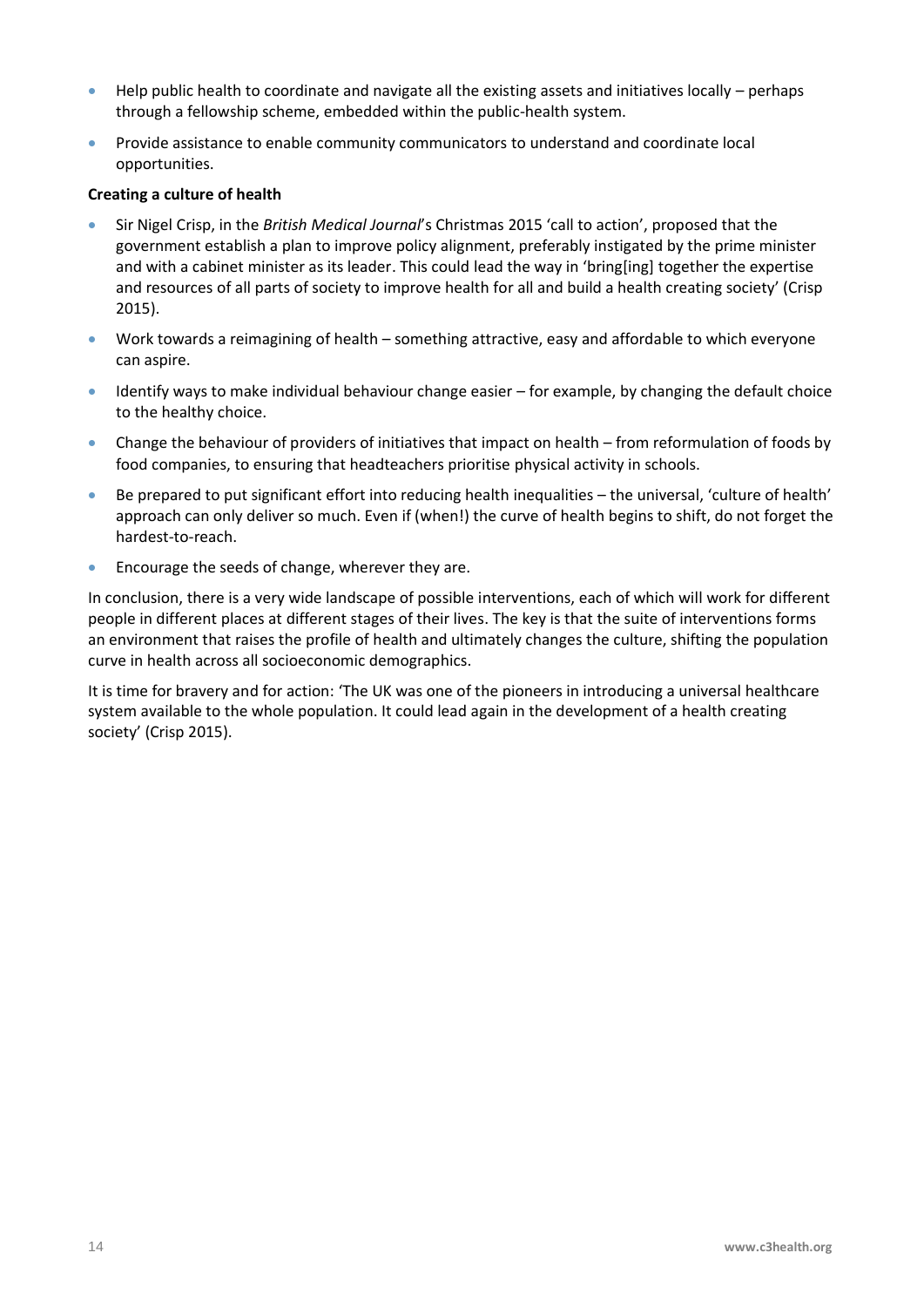# <span id="page-14-0"></span>**References**

All URLS correct as of 31 January 2017

Adams, J. et al. 2016. 'Why are some population interventions for diet and obesity more equitable and effective than others? The role of individual agency', *PLoS Medicine* 13(4): e1001990: <http://journals.plos.org/plosmedicine/article?id=10.1371/journal.pmed.1001990> (doi: 10.1371/journal.pmed.1001990)

All Trials 2014.<http://www.alltrials.net/>

Allen, A. and Allen, J. 2015. *Using the Social Value Act to Reduce Health Inequalities in England through Action on the Social Determinants of Health*:

[https://www.gov.uk/government/uploads/system/uploads/attachment\\_data/file/460713/1a\\_Social\\_Value](https://www.gov.uk/government/uploads/system/uploads/attachment_data/file/460713/1a_Social_Value_Act-Full.pdf) [\\_Act-Full.pdf](https://www.gov.uk/government/uploads/system/uploads/attachment_data/file/460713/1a_Social_Value_Act-Full.pdf)

Allen, K. et al. 2011. 'Understanding the internal and external validity of health literacy interventions: a systematic literature review using the RE-AIM framework', *Journal of Health Communication* 16(Suppl 3): 55–72:<http://www.ncbi.nlm.nih.gov/pubmed/21951243> (doi: 10.1080/10810730.2011.604381)

Almoosawi, S. et al. 2016. 'Parental perception of weight status: influence on children's diet in the Gateshead Millennium Study', PLoS One 11(2): e0144931: <http://www.ncbi.nlm.nih.gov/pmc/articles/PMC4757535/> (doi: 10.1371/journal.pone.0144931)

ASH (Action on Smoking and Health) 2014. 'Secondhand smoke': [http://ash.org.uk/files/documents/ASH\\_113.pdf](http://ash.org.uk/files/documents/ASH_113.pdf)

ASH (Action on Smoking and Health) 2015. 'Fact sheet on tobacco advertising and promotion': [http://ash.org.uk/files/documents/ASH\\_124.pdf](http://ash.org.uk/files/documents/ASH_124.pdf)

ASH (Action on Smoking and Health) 2016. 'Who smokes and how much?': [http://ash.org.uk/files/documents/ASH\\_106.pdf](http://ash.org.uk/files/documents/ASH_106.pdf)

BBBC (Bromley by Bow Centre) undated. 'Translation not replication': [http://www.bbbc.org.uk/data/files/Translation\\_not\\_Replication.pdf](http://www.bbbc.org.uk/data/files/Translation_not_Replication.pdf)

BBC News 2015. 'Minimum alcohol pricing plan "may breach EU law"' (23 December): <http://www.bbc.co.uk/news/uk-scotland-35160396>

BBC News 2016: 'Scottish courts back minimum alcohol price' (21 October): <http://www.bbc.co.uk/news/uk-scotland-37725251>

BIS (Department for Business Innovation and Skills) 2011. *2011 Skills for Life Survey*: [https://www.gov.uk/government/uploads/system/uploads/attachment\\_data/file/32277/11-1367-2011](https://www.gov.uk/government/uploads/system/uploads/attachment_data/file/32277/11-1367-2011-skills-for-life-survey-findings.pdf) [skills-for-life-survey-findings.pdf](https://www.gov.uk/government/uploads/system/uploads/attachment_data/file/32277/11-1367-2011-skills-for-life-survey-findings.pdf)

Boardman, C. 2016. 'We can't let lobbyists destroy London's segregated cycle lane plans', *The Guardian*, October[: http://www.theguardian.com/cities/2014/oct/10/lobbyist-canary-wharf-london-segregated-cycle](http://www.theguardian.com/cities/2014/oct/10/lobbyist-canary-wharf-london-segregated-cycle-lane-crossrail-bikes)[lane-crossrail-bikes](http://www.theguardian.com/cities/2014/oct/10/lobbyist-canary-wharf-london-segregated-cycle-lane-crossrail-bikes)

Borys, J-M. et al. 2012. 'EPODE approach for childhood obesity prevention: methods, progress and international development', *Obesity Review* 13(4): 299–315: <http://www.ncbi.nlm.nih.gov/pmc/articles/PMC3492853/> (doi: 10.1111/j.1467-789X.2011.00950.x)

C3 Collaborating for Health 2012. *Review: The Benefits of Physical Activity for Health and Well-being* (2nd edition): [https://www.c3health.org/Handlers/Download.ashx?IDMF=65b5103e-f920-442c-876c-](https://www.c3health.org/Handlers/Download.ashx?IDMF=65b5103e-f920-442c-876c-8a98fc995561)[8a98fc995561](https://www.c3health.org/Handlers/Download.ashx?IDMF=65b5103e-f920-442c-876c-8a98fc995561)

Cairney, P. and Oliver, K. 'If scientists want to influence policymaking, they need to understand it', *The Guardian* (27 April): [https://www.theguardian.com/science/political-science/2016/apr/27/if-scientists](https://www.theguardian.com/science/political-science/2016/apr/27/if-scientists-want-to-influence-policymaking-they-need-to-understand-it)[want-to-influence-policymaking-they-need-to-understand-it](https://www.theguardian.com/science/political-science/2016/apr/27/if-scientists-want-to-influence-policymaking-they-need-to-understand-it)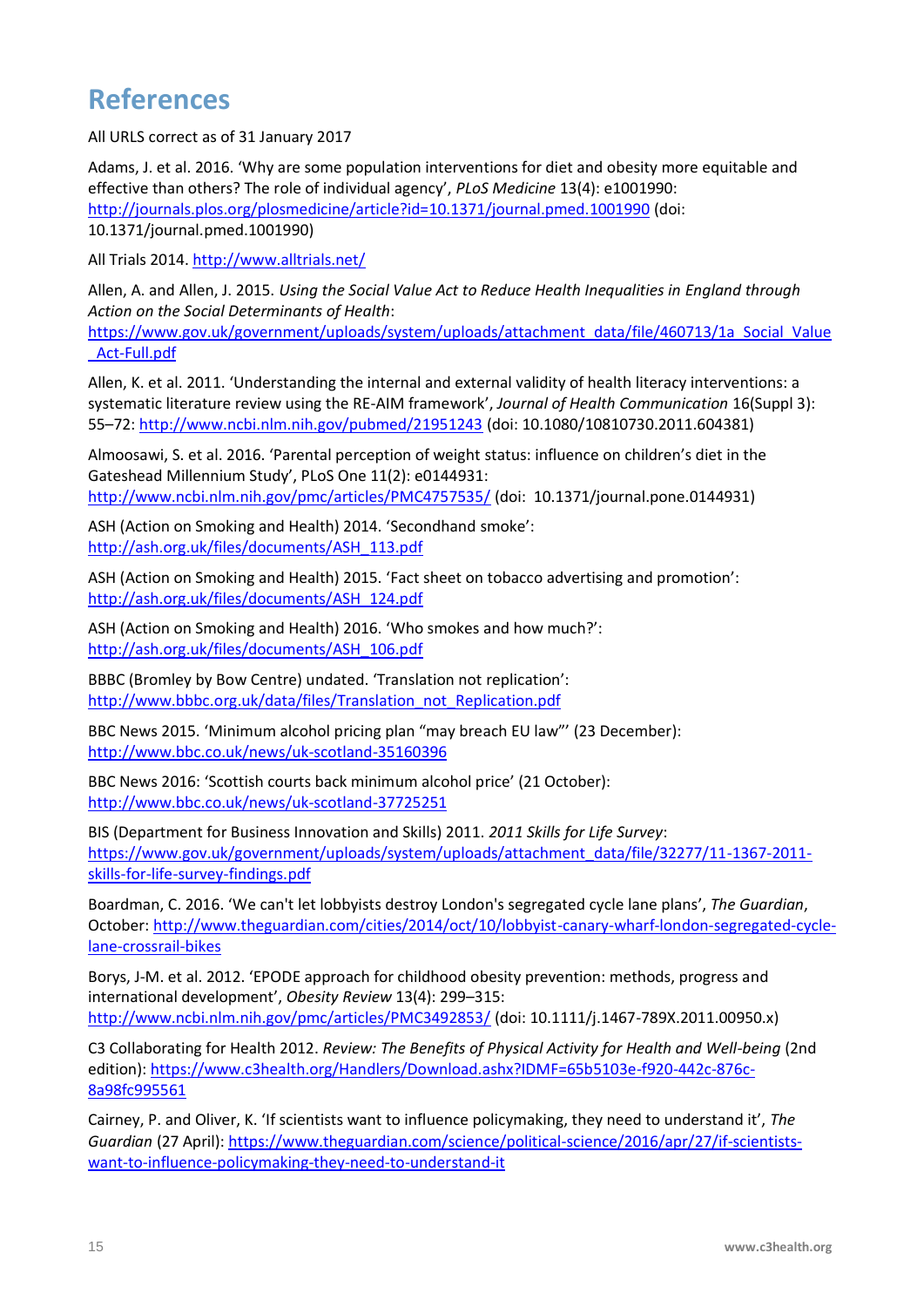Carbone, E.T. and Zoellner, J.M. 2012. 'Nutrition and health literacy: a systematic review to inform nutrition research and practice', *Journal of the Academy of Nutrition and Dietetics* 112(2): 254–65: <http://www.ncbi.nlm.nih.gov/pubmed/22732460> (doi: 10.1016/j.jada.2011.08.042)

CDC (US Centers for Disease Control and Prevention) 2006. 'Do increased portion sizes affect how much we eat?' *Research to Practice Series* 2:

[http://www.cdc.gov/nccdphp/dnpa/nutrition/pdf/portion\\_size\\_research.pdf](http://www.cdc.gov/nccdphp/dnpa/nutrition/pdf/portion_size_research.pdf)

The Children's Society 2012. *Fair and Square: Free School Meals for all Children in Poverty*: [https://www.childrenssociety.org.uk/sites/default/files/tcs/fair\\_and\\_square\\_campaign\\_report.pdf](https://www.childrenssociety.org.uk/sites/default/files/tcs/fair_and_square_campaign_report.pdf)

Compact Voice 2012. 'Report highlights worrying levels of disproportionate cuts to grant funding to the voluntary sector' (press release): [http://www.compactvoice.org.uk/news/2012/12/05/report-highlights](http://www.compactvoice.org.uk/news/2012/12/05/report-highlights-worrying-levels-disproportionate-cuts-grant-funding-voluntary-sect)[worrying-levels-disproportionate-cuts-grant-funding-voluntary-sect](http://www.compactvoice.org.uk/news/2012/12/05/report-highlights-worrying-levels-disproportionate-cuts-grant-funding-voluntary-sect)

Cramer, S. 2015 (blog). 'The public health cuts: what do they mean?' [no longer on Royal Society of Public Health website, January 2017]

Crisp, N. 2015. 'Everyone has a role in building a health creating society', *BMJ* (Christmas 2015: Call to Action) 351: h6654:<http://www.bmj.com/content/351/bmj.h6654.full> (doi: 10.1136/bmj.h6654)

Department for Education 2014. 'Children and Families Act 2014 – Universal infant free school meals. Departmental advice for local authorities, maintained schools, academies and free schools': [https://www.gov.uk/government/uploads/system/uploads/attachment\\_data/file/408015/Archived-](https://www.gov.uk/government/uploads/system/uploads/attachment_data/file/408015/Archived-Universal_infant_free_school_meals_departmental_advice_30092014.pdf)[Universal\\_infant\\_free\\_school\\_meals\\_departmental\\_advice\\_30092014.pdf](https://www.gov.uk/government/uploads/system/uploads/attachment_data/file/408015/Archived-Universal_infant_free_school_meals_departmental_advice_30092014.pdf)

Diabetes UK 2014 (press release). 'Our Healthy Lifestyle Roadshow' buses are back on the road': [https://www.diabetes.org.uk/About\\_us/News/Our-Healthy-Lifestyle-Roadshow-buses-are-back-on-the](https://www.diabetes.org.uk/About_us/News/Our-Healthy-Lifestyle-Roadshow-buses-are-back-on-the-road/)[road/](https://www.diabetes.org.uk/About_us/News/Our-Healthy-Lifestyle-Roadshow-buses-are-back-on-the-road/)

DMU (De Montfort University) 2016 (website). 'Square Mile': [http://www.dmu.ac.uk/about-dmu/dmu](http://www.dmu.ac.uk/about-dmu/dmu-square-mile/dmu-square-mile.aspx)[square-mile/dmu-square-mile.aspx](http://www.dmu.ac.uk/about-dmu/dmu-square-mile/dmu-square-mile.aspx)

Edovald, T. (blog for Nesta) 2016. 'Are randomised controlled trials the best way to judge policies and programmes?': [http://www.nesta.org.uk/blog/how-learn-and-improve-what-we-do-rugged-landscape](http://www.nesta.org.uk/blog/how-learn-and-improve-what-we-do-rugged-landscape-programmes-and-policies)[programmes-and-policies](http://www.nesta.org.uk/blog/how-learn-and-improve-what-we-do-rugged-landscape-programmes-and-policies)

Flint, E. and Cummins, S. 2016 'Active commuting and obesity in mid-life: cross-sectional, observational evidence from UK Biobank', *The Lancet Diabetes and* Endocrinology 4(5): 420–35: <http://www.thelancet.com/journals/landia/article/PIIS2213-8587%2816%2900053-X/abstract> (doi: 10.1016/S2213-8587(16)00053-X)

Foresight 2007. *Tackling Obesities – Future Choices: Obesogenic Environments – Evidence Review*: [https://www.gov.uk/government/uploads/system/uploads/attachment\\_data/file/295681/07-735](https://www.gov.uk/government/uploads/system/uploads/attachment_data/file/295681/07-735-obesogenic-environments-review.pdf) [obesogenic-environments-review.pdf](https://www.gov.uk/government/uploads/system/uploads/attachment_data/file/295681/07-735-obesogenic-environments-review.pdf)

Fotu, K.F. et al. 2011. 'Outcome results for the Ma'alahi Youth Project, a Tongan community-based obesity prevention programme for adolescents', *Obesity Reviews: Special Issue – The Pacific Obesity Prevention In Communities Project (OPIC)* 12(Suppl 2): 41–50: [http://onlinelibrary.wiley.com/doi/10.1111/j.1467-](http://onlinelibrary.wiley.com/doi/10.1111/j.1467-789X.2011.00923.x/abstract) [789X.2011.00923.x/abstract](http://onlinelibrary.wiley.com/doi/10.1111/j.1467-789X.2011.00923.x/abstract) (doi: 10.1111/j.1467-789X.2011.00923.x)

Gallet, C. and List, J. 2003. 'Cigarette demand: a meta-analysis of elasticities', *Health Economics* 12(10): 821–35:<http://www3.interscience.wiley.com/journal/101520325/abstract> (doi: 10.1002/hec.765)

GSTT Charity 2015 (Guy's and St Thomas' Charity) (video vox pops). 'How do people view their health?' <https://www.gsttcharity.org.uk/what-we-do/our-strategy/convene/attitudes-health>

Heike, S. et al. 2016. 'The pack size effect: influence on consumer perceptions of portion sizes', *Appetite* 96: 225–38:<http://www.ncbi.nlm.nih.gov/pubmed/26419373> (doi: 10.1016/j.appet.2015.09.025)

Hoegg, J. et al. 2014. 'The flip side of vanity sizing: How consumers respond to and compensate for larger than expected clothing sizes', *Journal of Consumer Psychology* 24(1): 70–8: [http://www.sciencedirect.com/science/article/pii/S1057740813000612#](http://www.sciencedirect.com/science/article/pii/S1057740813000612) (doi:10.1016/j.jcps.2013.07.003)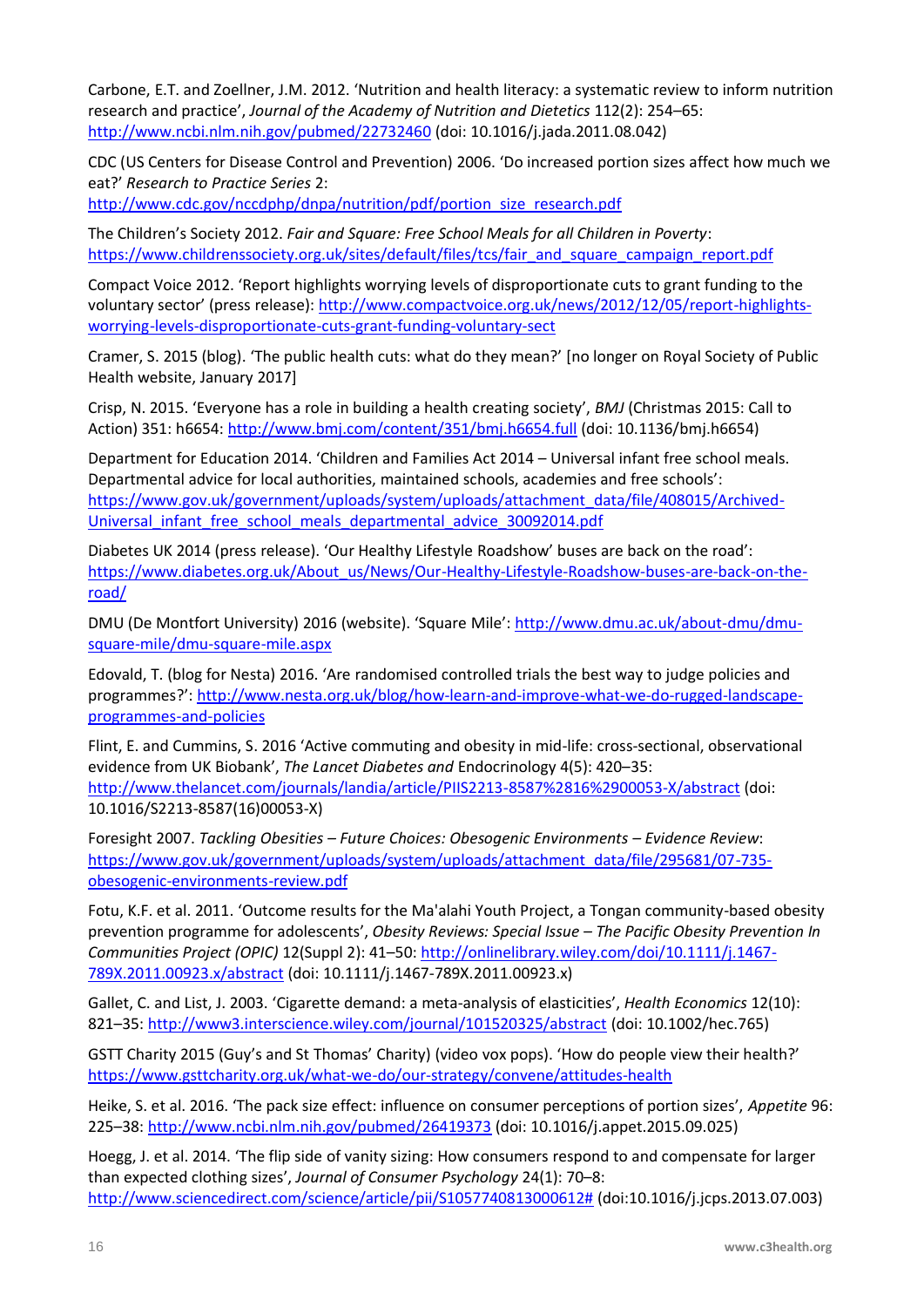HSCIC (Health and Social Care Information Centre) 2015. *Smoking, Drinking and Drug Use Among Young People in England – 2014*:<http://www.hscic.gov.uk/catalogue/PUB17879>

Jagger, C. 2015. *Trends in Life Expectancy and Healthy Life Expectancy*: [https://www.gov.uk/government/uploads/system/uploads/attachment\\_data/file/464275/gs-15-13-future](https://www.gov.uk/government/uploads/system/uploads/attachment_data/file/464275/gs-15-13-future-ageing-trends-life-expectancy-er12.pdf)[ageing-trends-life-expectancy-er12.pdf](https://www.gov.uk/government/uploads/system/uploads/attachment_data/file/464275/gs-15-13-future-ageing-trends-life-expectancy-er12.pdf)

Jarrett, J. et al. 2012. 'Effect of increasing active travel in urban England and Wales on costs to the National Health Service', *The Lancet* 379(9832): 2198–205:

<http://www.thelancet.com/journals/lancet/article/PIIS0140-6736%2812%2960766-1/abstract> (doi: 10.1016/S0140-6736(12)60766-1)

Kahlmeier, S. et al. (for WHO) 2014. *Health Economic Assessment Tools (HEAT) for Walking and for Cycling. Methodology and User Guide. Economic Assessment of Transport Infrastructure and Policies. 2014 Update*: [http://www.euro.who.int/en/health-topics/environment-and-health/Transport-and-](http://www.euro.who.int/en/health-topics/environment-and-health/Transport-and-health/publications/2011/health-economic-assessment-tools-heat-for-walking-and-for-cycling.-methodology-and-user-guide.-economic-assessment-of-transport-infrastructure-and-policies.-2014-update)

[health/publications/2011/health-economic-assessment-tools-heat-for-walking-and-for-cycling.-](http://www.euro.who.int/en/health-topics/environment-and-health/Transport-and-health/publications/2011/health-economic-assessment-tools-heat-for-walking-and-for-cycling.-methodology-and-user-guide.-economic-assessment-of-transport-infrastructure-and-policies.-2014-update)

[methodology-and-user-guide.-economic-assessment-of-transport-infrastructure-and-policies.-2014-update](http://www.euro.who.int/en/health-topics/environment-and-health/Transport-and-health/publications/2011/health-economic-assessment-tools-heat-for-walking-and-for-cycling.-methodology-and-user-guide.-economic-assessment-of-transport-infrastructure-and-policies.-2014-update)

Kahneman, D. 2011. *Thinking, Fast and Slow* (London: Penguin)

Kitchen, S. et al. 2013 (on behalf of the Department for Education). *Evaluation of the Free School Meals Pilot: Impact Report*:

[https://www.gov.uk/government/uploads/system/uploads/attachment\\_data/file/184047/DFE-RR227.pdf](https://www.gov.uk/government/uploads/system/uploads/attachment_data/file/184047/DFE-RR227.pdf)

Leeds Beckett (University) 2016 (website). 'Whole systems approach to tackle obesity': <http://www.leedsbeckett.ac.uk/wholesystemsobesity/>

Lobstein, T. 2015 (blog for WHO): 'Can community projects prevent obesity?': <http://discussion.euro.who.int/m/blogpost?id=5270326%3ABlogPost%3A14324>

London Playing Fields Foundation et al. 2017. 'Coppermile: implementing a daily exercise programme at Coppermill Primary School': <http://lpff.org.uk/frontend/pdf/CoppermileEvaluationReport.pdf>

Macmillan Cancer Support 2012 (press release). 'Four in five cancer patients still not being prescribed exercise':

[http://www.macmillan.org.uk/Aboutus/News/Latest\\_News/Fourinfivecancerpatientsstillnotbeingprescribe](http://www.macmillan.org.uk/Aboutus/News/Latest_News/Fourinfivecancerpatientsstillnotbeingprescribedexercise.aspx) [dexercise.aspx](http://www.macmillan.org.uk/Aboutus/News/Latest_News/Fourinfivecancerpatientsstillnotbeingprescribedexercise.aspx)

Marteau, T. et al. 2012. 'Changing human behaviour to prevent disease: the importance of targeting automatic processes', *Science* 337: 1492–5: [http://www.csap.cam.ac.uk/media/uploads/files/1/marteau](http://www.csap.cam.ac.uk/media/uploads/files/1/marteau-et-al-2012-automatic-processes.pdf)[et-al-2012-automatic-processes.pdf](http://www.csap.cam.ac.uk/media/uploads/files/1/marteau-et-al-2012-automatic-processes.pdf) (doi: 10.1126/science.1226918)

McCoy, E. 2013. 'Lost for words: poor literacy, the hidden issue in child poverty': [http://www.literacytrust.org.uk/assets/0001/7863/Lost\\_for\\_Words\\_-\\_child\\_poverty\\_policy\\_paper.pdf](http://www.literacytrust.org.uk/assets/0001/7863/Lost_for_Words_-_child_poverty_policy_paper.pdf)

McGovern, L. et al. 2014. 'Health policy brief: The relative contribution of multiple determinants to health outcomes', *Health Affairs*: [http://healthaffairs.org/healthpolicybriefs/brief\\_pdfs/healthpolicybrief\\_123.pdf](http://healthaffairs.org/healthpolicybriefs/brief_pdfs/healthpolicybrief_123.pdf)

Nesta / Alliance for Useful Evidence 2016. *Using Research Evidence: A Practice Guide*: [http://www.nesta.org.uk/sites/default/files/using\\_research\\_evidence\\_for\\_success\\_-\\_a\\_practice\\_guide.pdf](http://www.nesta.org.uk/sites/default/files/using_research_evidence_for_success_-_a_practice_guide.pdf)

Newton, J.N. et al. 2015. 'Changes in health in England, with analysis by English regions and areas of deprivation, 1990–2013: a systematic analysis for the Global Burden of Disease Study 2013', *The Lancet*  386: 2257–74: [http://www.thelancet.com/journals/lancet/article/PIIS0140-6736%2815%2900195-](http://www.thelancet.com/journals/lancet/article/PIIS0140-6736%2815%2900195-6/fulltext) [6/fulltext](http://www.thelancet.com/journals/lancet/article/PIIS0140-6736%2815%2900195-6/fulltext) (DOI: 10.1016/S0140-6736(15)00195-6)

NLGN (New Local Government Network) / Collaborate 2016. *Get Well Soon: Reimagining Place-based Health – The Place-based Health Commission Report*[: http://collaboratei.com/wp-content/uploads/Get-](http://collaboratei.com/wp-content/uploads/Get-Well-Soon_FINAL.pdf)[Well-Soon\\_FINAL.pdf](http://collaboratei.com/wp-content/uploads/Get-Well-Soon_FINAL.pdf)

ONS (Office for National Statistics) 2014. 'Do smoking rates vary between more and less advantaged areas?' [http://webarchive.nationalarchives.gov.uk/20160105160709/http://www.ons.gov.uk/ons/rel/disability](http://webarchive.nationalarchives.gov.uk/20160105160709/http:/www.ons.gov.uk/ons/rel/disability-and-health-measurement/do-smoking-rates-vary-between-more-and-less-advantaged-areas-/2012/sty-smoking-rates.html)[and-health-measurement/do-smoking-rates-vary-between-more-and-less-advantaged-areas-/2012/sty](http://webarchive.nationalarchives.gov.uk/20160105160709/http:/www.ons.gov.uk/ons/rel/disability-and-health-measurement/do-smoking-rates-vary-between-more-and-less-advantaged-areas-/2012/sty-smoking-rates.html)[smoking-rates.html](http://webarchive.nationalarchives.gov.uk/20160105160709/http:/www.ons.gov.uk/ons/rel/disability-and-health-measurement/do-smoking-rates-vary-between-more-and-less-advantaged-areas-/2012/sty-smoking-rates.html)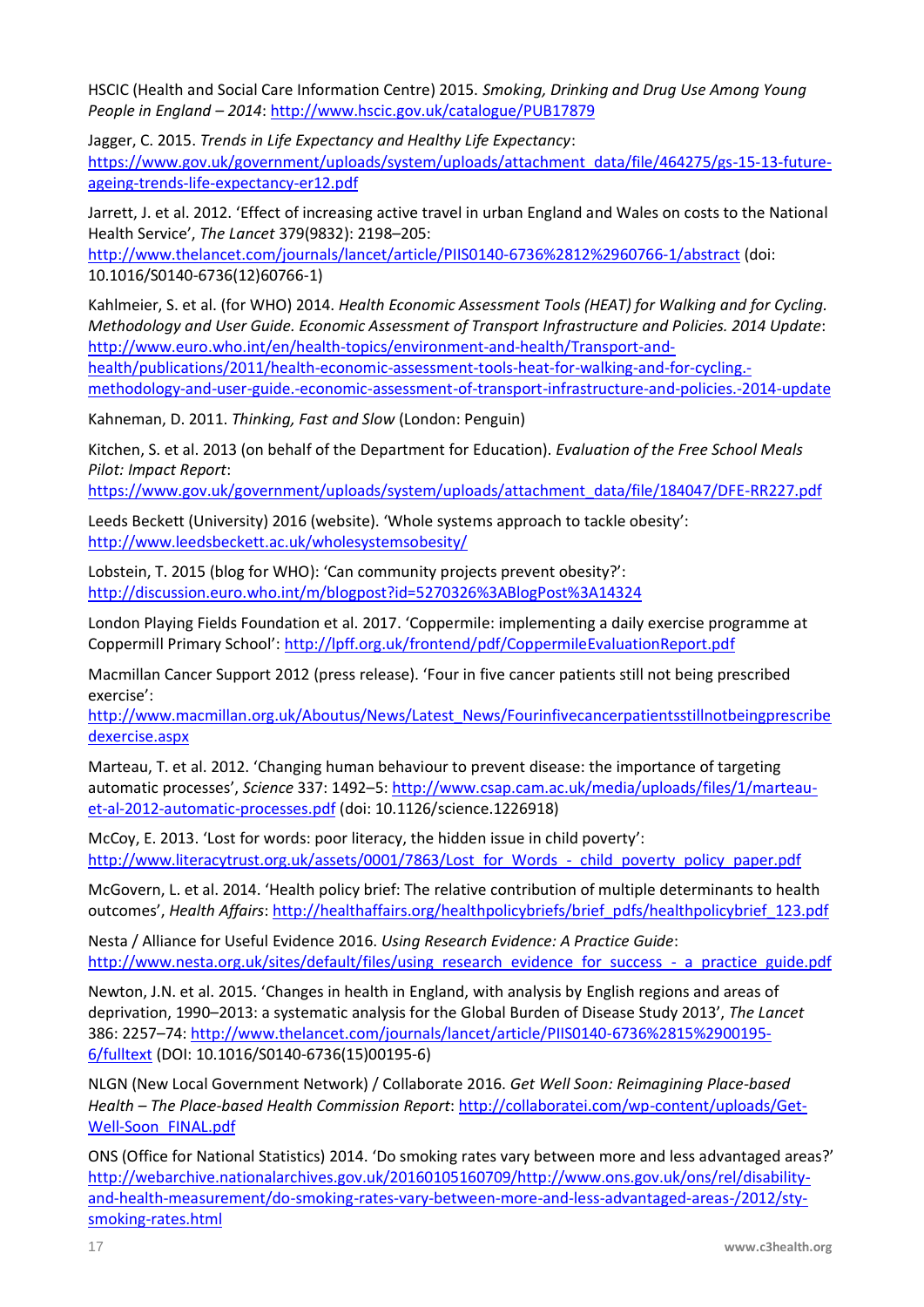Parliament 2016. 'Register Of All-Party Parliamentary Groups [as at 28 April 2016]: Health in All Policies': <http://www.publications.parliament.uk/pa/cm/cmallparty/160428/health-in-all-policies.htm>

Peto, R. and Beral, V. 2010. 'Sir Richard Doll CH OBE: 28 October 1912 – 24 July 2005', *Biogr. Mems Fell. R. Soc.* 56: 63–83: <http://rsbm.royalsocietypublishing.org/content/roybiogmem/56/63.full.pdf> (doi: 10.1098/rsbm.2010.0019)

PHE (Public Health England) 2014. *Identifying What Works in Local Physical Activity Interventions*  [https://www.gov.uk/government/uploads/system/uploads/attachment\\_data/file/374560/Whatworksv1\\_2.](https://www.gov.uk/government/uploads/system/uploads/attachment_data/file/374560/Whatworksv1_2.pdf) [pdf](https://www.gov.uk/government/uploads/system/uploads/attachment_data/file/374560/Whatworksv1_2.pdf)

PHE (Public Health England) 2015. *Local Action on Health Inequalities: Improving Health Literacy to Reduce Health Inequalities*:

[https://www.gov.uk/government/uploads/system/uploads/attachment\\_data/file/460709/4a\\_Health\\_Liter](https://www.gov.uk/government/uploads/system/uploads/attachment_data/file/460709/4a_Health_Literacy-Full.pdf) [acy-Full.pdf](https://www.gov.uk/government/uploads/system/uploads/attachment_data/file/460709/4a_Health_Literacy-Full.pdf)

PHE (Public Health England) 2016a. *National Diet and Nutrition Survey: Assessment of Dietary Sodium in Adults in England, 2014*: [https://www.gov.uk/government/statistics/national-diet-and-nutrition-survey](https://www.gov.uk/government/statistics/national-diet-and-nutrition-survey-assessment-of-dietary-sodium-in-adults-in-england-2014)[assessment-of-dietary-sodium-in-adults-in-england-2014](https://www.gov.uk/government/statistics/national-diet-and-nutrition-survey-assessment-of-dietary-sodium-in-adults-in-england-2014)

PHE (Public Health England) et al. 2016b. *Making Every Contact Count (MECC) Consensus Statement:* [https://www.gov.uk/government/uploads/system/uploads/attachment\\_data/file/515949/Making\\_Every\\_C](https://www.gov.uk/government/uploads/system/uploads/attachment_data/file/515949/Making_Every_Contact_Count_Consensus_Statement.pdf) ontact Count Consensus Statement.pdf

Puttick, R. and Ludlow, J. 2013 (for Nesta). *Standards of Evidence: An Approach that Balances the Need for Evidence with Innovation*: [https://www.nesta.org.uk/sites/default/files/standards\\_of\\_evidence.pdf](https://www.nesta.org.uk/sites/default/files/standards_of_evidence.pdf)

RCP/RCPCH (Royal College of Physicians/Royal College of Paediatrics and Child Health) 2016. *Every Breath We Take: the Lifelong Impact of Air Pollution*: [https://www.rcplondon.ac.uk/projects/outputs/every](https://www.rcplondon.ac.uk/projects/outputs/every-breath-we-take-lifelong-impact-air-pollution)[breath-we-take-lifelong-impact-air-pollution](https://www.rcplondon.ac.uk/projects/outputs/every-breath-we-take-lifelong-impact-air-pollution)

Robling, M. et al. 2015. 'Effectiveness of a nurse-led intensive home-visitation programme for first-time teenage mothers (Building Blocks): a pragmatic randomised controlled trial', *The Lancet* 387(10014): 146– 55: [http://www.thelancet.com/journals/lancet/article/PIIS0140-6736\(15\)00392-X/fulltext](http://www.thelancet.com/journals/lancet/article/PIIS0140-6736(15)00392-X/fulltext)

RSPH (Royal School of Public Health) 2016. *Rethinking the Public Health Workforce*: <https://www.rsph.org.uk/our-work/policy/wider-workforce/rethinking-the-public-health-workforce.html>

Rutter, H. 2012: 'The single most important intervention to tackle obesity…', *Int J Public Health* 57: 657–8: <http://link.springer.com/article/10.1007%2Fs00038-012-0385-6> (doi: 10.1007/s00038-012-0385-6)

RWJF (Robert Wood Johnson Foundation) 2016. *From Vision to Action: A Framework and Measures to Build a Culture of Health*: [http://www.rwjf.org/content/dam/COH/RWJ000\\_COH-Update\\_CoH\\_Report\\_1b.pdf](http://www.rwjf.org/content/dam/COH/RWJ000_COH-Update_CoH_Report_1b.pdf)

Sacher, P. et al. 2010. 'Randomized controlled trial of the MEND program: a family-based community intervention for childhood obesity', *Obesity* (Special Issue: Community-based Approaches to Childhood Obesity: Research Progress and Future Directions) 18(S1): S62–S68: <http://onlinelibrary.wiley.com/doi/10.1038/oby.2009.433/abstract> (doi: 10.1038/oby.2009.433)

Sarkisian, C.A. et al. 2005. 'The relationship between expectations for aging and physical activity among older adults', *J Gen Intern Med*. 20(10): 911–15:<http://www.ncbi.nlm.nih.gov/pmc/articles/PMC1490218/> (doi: 10.1111/j.1525-1497.2005.0204.x)

Sellick, V. 2016 (blog for Nesta). 'Parkrun should be cheered not charged': <http://www.nesta.org.uk/blog/parkrun-should-be-cheered-not-charged>

Shape Up Somerville 2013. *Shape Up Somerville: Building and Sustaining a Healthy Community – Reflections over 15 Years (1998–2013)*: [http://www.somervillema.gov/sites/default/files/shape-up-somerville](http://www.somervillema.gov/sites/default/files/shape-up-somerville-story.pdf)[story.pdf](http://www.somervillema.gov/sites/default/files/shape-up-somerville-story.pdf)

Snowdon, C. 2015 (blog for Institute of Economic Affairs). 'Sin taxes, public health and public opinion (part three)': <http://www.iea.org.uk/blog/sin-taxes-public-health-and-public-opinion-part-three>